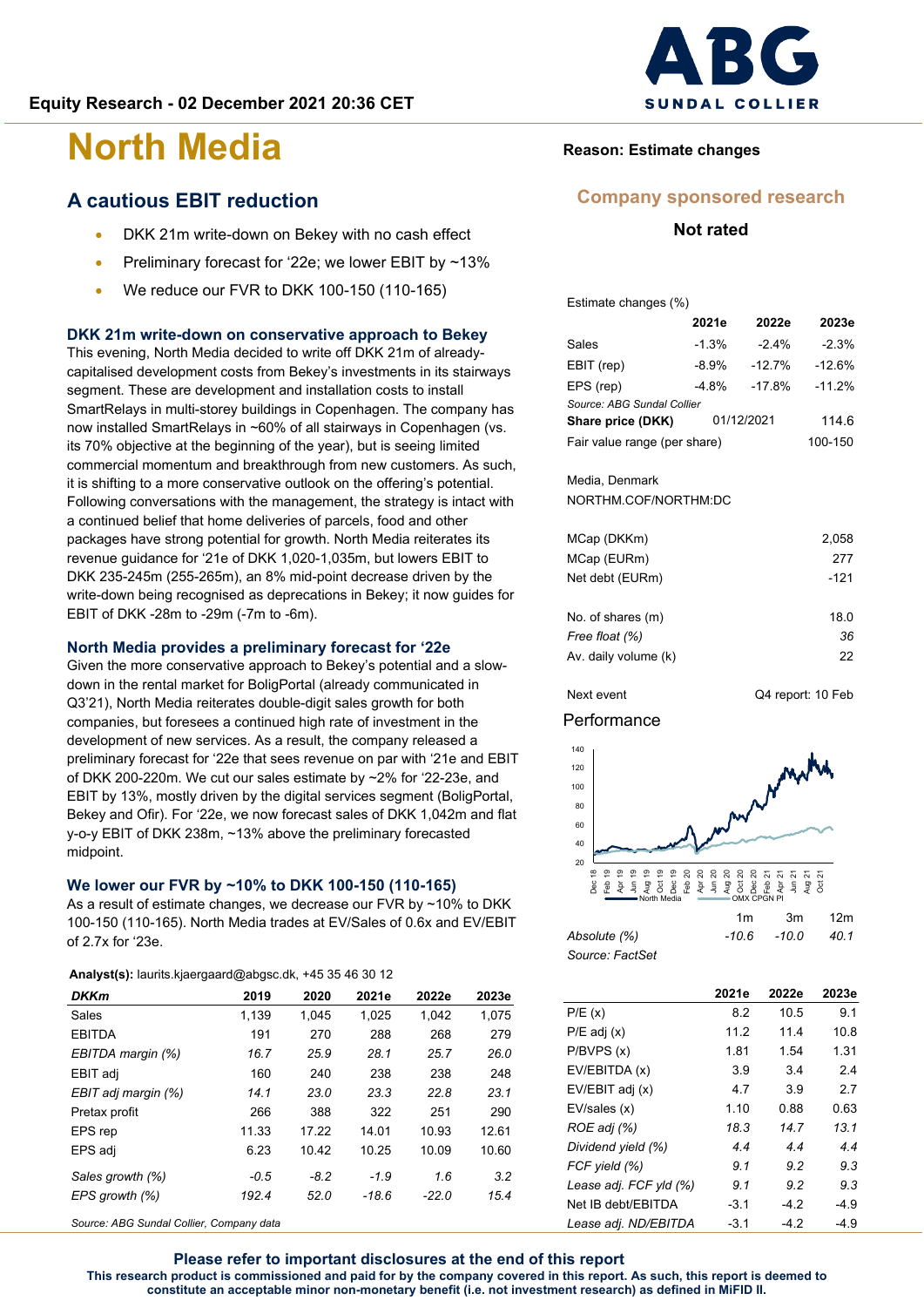#### **Company description**

North Media's history dates back to 1965, when the distribution of unaddressed printed advertisements and newspapers was its main activity. The company has since diversified its product offering to include advertisementfunded internet distribution activities. North Media is the only media company listed on the OMX Copenhagen Stock Exchange. It operates three segments: FK Distribution, North Media Online and BEKEY.



**Annual sales & adj. EBIT margin, DKKm**

*Source: ABG Sundal Collier, Company data*





*Source: ABG Sundal Collier, FactSet*

**Lease adj. net debt and ND/EBITDA**



There are three main risks to the business: 1) the implementation of regulations against physical advertisements and/or an increased negative perception of offline advertisements, 2) increased penetration of online marketing from competitors and its market share versus print media, and 3) difficulties finding growth opportunities in the three smaller segments of the company.



**Quarterly sales and adj. EBIT margin**

**EPS estimate changes, 2022e, DKK**



**12-month forward-looking P/E**



*Source: ABG Sundal Collier, Company data*

**Risks**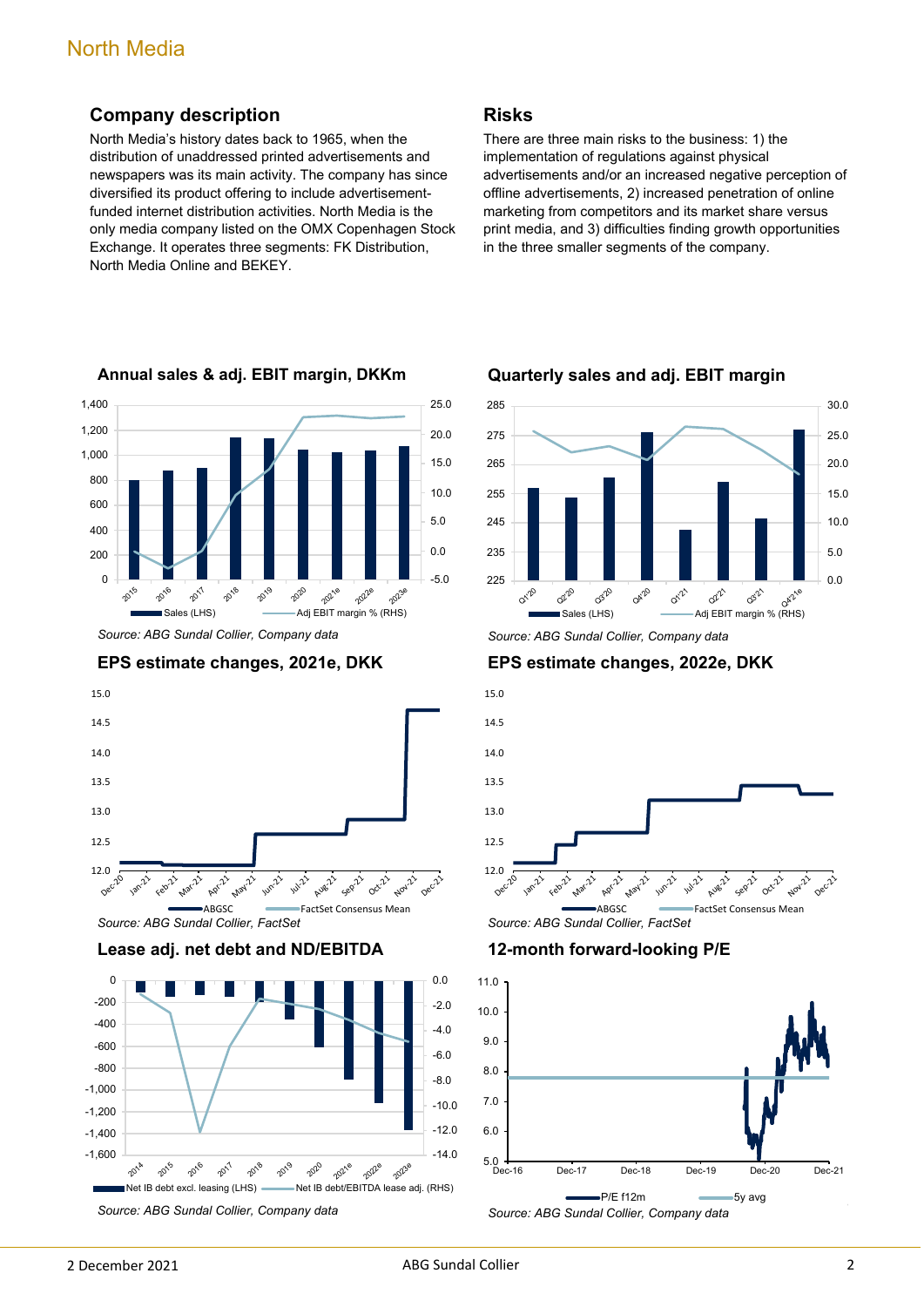# **Equity portfolio performance**



#### **Updated forecast on equity portfolio**





*Source: ABG Sundal Collier, FactSet*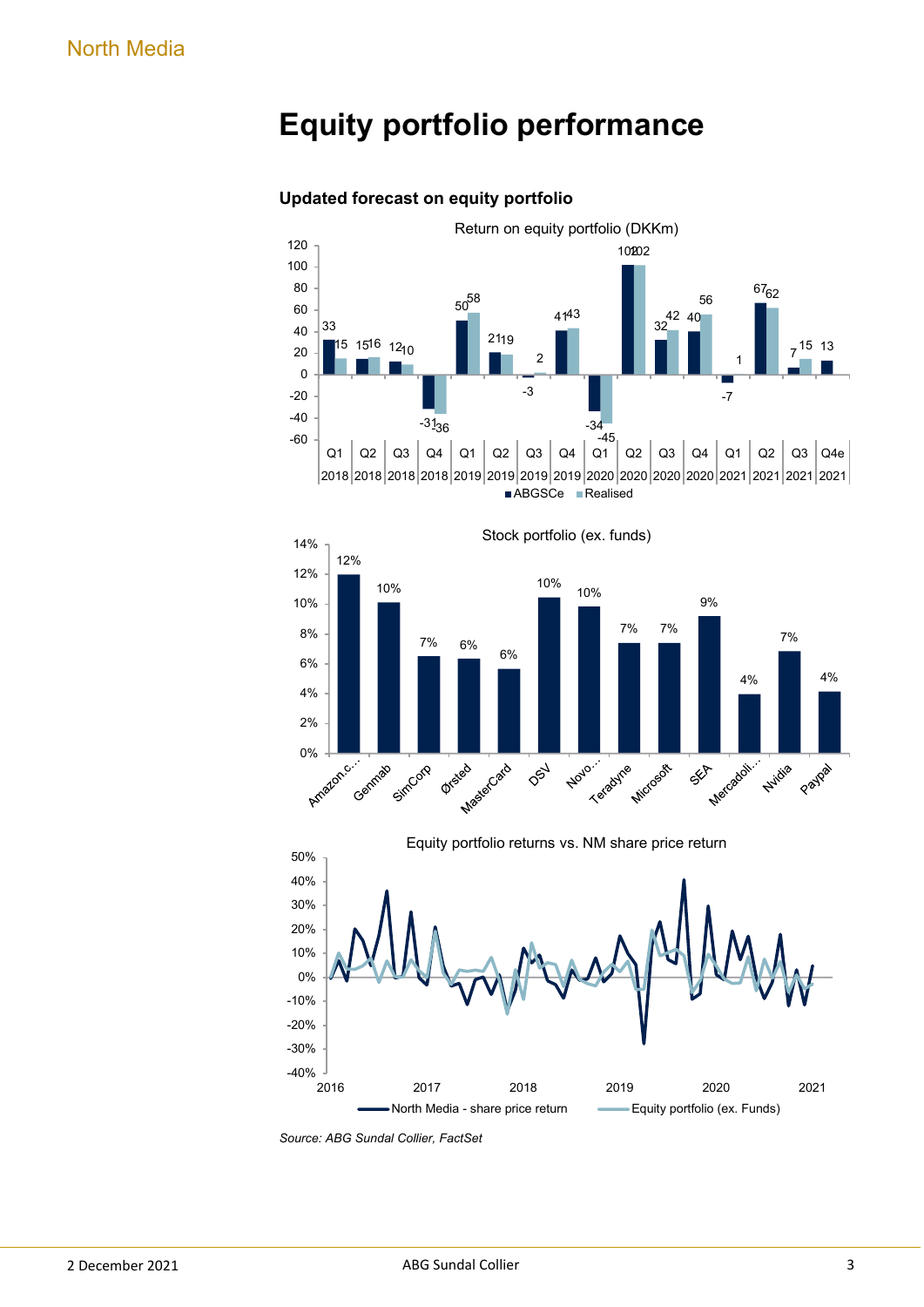# **Estimate changes**

#### **Estimate revisions in this report**

| <b>Estimate Revisions</b> |         | New estimates |       |         | Old estimates |       |          | <b>Revision</b> |          |  |
|---------------------------|---------|---------------|-------|---------|---------------|-------|----------|-----------------|----------|--|
| <b>DKKm</b>               | 2021e   | 2022e         | 2023e | 2021e   | 2022e         | 2023e | 2021e    | 2022e           | 2023e    |  |
| Revenue                   | 1025    | 1042          | 1075  | 1039    | 1068          | 1101  | $-1%$    | $-2%$           | $-2%$    |  |
| Gross profit              | 625     | 619           | 641   | 633     | 653           | 676   | $-1%$    | $-5%$           | $-5%$    |  |
| <b>EBITDA</b>             | 288     | 268           | 279   | 292     | 303           | 316   | $-1%$    | $-12%$          | $-12%$   |  |
| EBIT (bsi.)               | 238     | 238           | 248   | 262     | 272           | 284   | $-9%$    | $-13%$          | $-13%$   |  |
| <b>EBIT</b>               | 238     | 238           | 248   | 262     | 272           | 284   | $-9%$    | $-13%$          | $-13%$   |  |
| EBT                       | 322     | 251           | 290   | 339     | 306           | 326   | $-5%$    | $-18%$          | $-11%$   |  |
|                           |         |               |       |         |               |       |          |                 |          |  |
| Sales grow th             | $-1.9%$ | 1.6%          | 3.2%  | $-0.7%$ | 2.8%          | 3.1%  | $-1\%p$  | $-1\%p$         | $0\%p$   |  |
| Gross profit margin       | 61.0%   | 59.4%         | 59.6% | 61.0%   | 61.2%         | 61.4% | 0.0%p    | $-1.8%p$        | $-1.8%p$ |  |
| <b>EBITDA</b> margin      | 28.1%   | 25.7%         | 26.0% | 28.1%   | 28.4%         | 28.7% | 0.0%p    | $-2.7%p$        | $-2.7%p$ |  |
| <b>EBIT</b> margin        | 23.3%   | 22.8%         | 23.1% | 25.2%   | 25.5%         | 25.8% | $-2.0%p$ | $-2.7%p$        | $-2.7%p$ |  |
|                           |         |               |       |         |               |       |          |                 |          |  |
| Segments (Revenue)        |         |               |       |         |               |       |          |                 |          |  |
| Last Mile                 | 877     | 877           | 877   | 886     | 886           | 886   | $-1.0%$  | $-1.0%$         | $-1.0%$  |  |
| <b>Digital Services</b>   | 144     | 165           | 196   | 155     | 183           | 217   | $-7.4%$  | $-10.0%$        | $-9.5%$  |  |
|                           |         |               |       |         |               |       |          |                 |          |  |
| Segments (EBIT)           |         |               |       |         |               |       |          |                 |          |  |
| Last Mile                 | 226     | 216           | 205   | 235     | 225           | 210   | $-3.7%$  | $-4.0%$         | $-2.3%$  |  |
| <b>Digital Services</b>   | 3       | 22            | 15    | 27      | 47            | 74    | $-89.9%$ | $-53.4%$        | $-79.2%$ |  |
|                           |         | $d = 4$       |       |         |               |       |          |                 |          |  |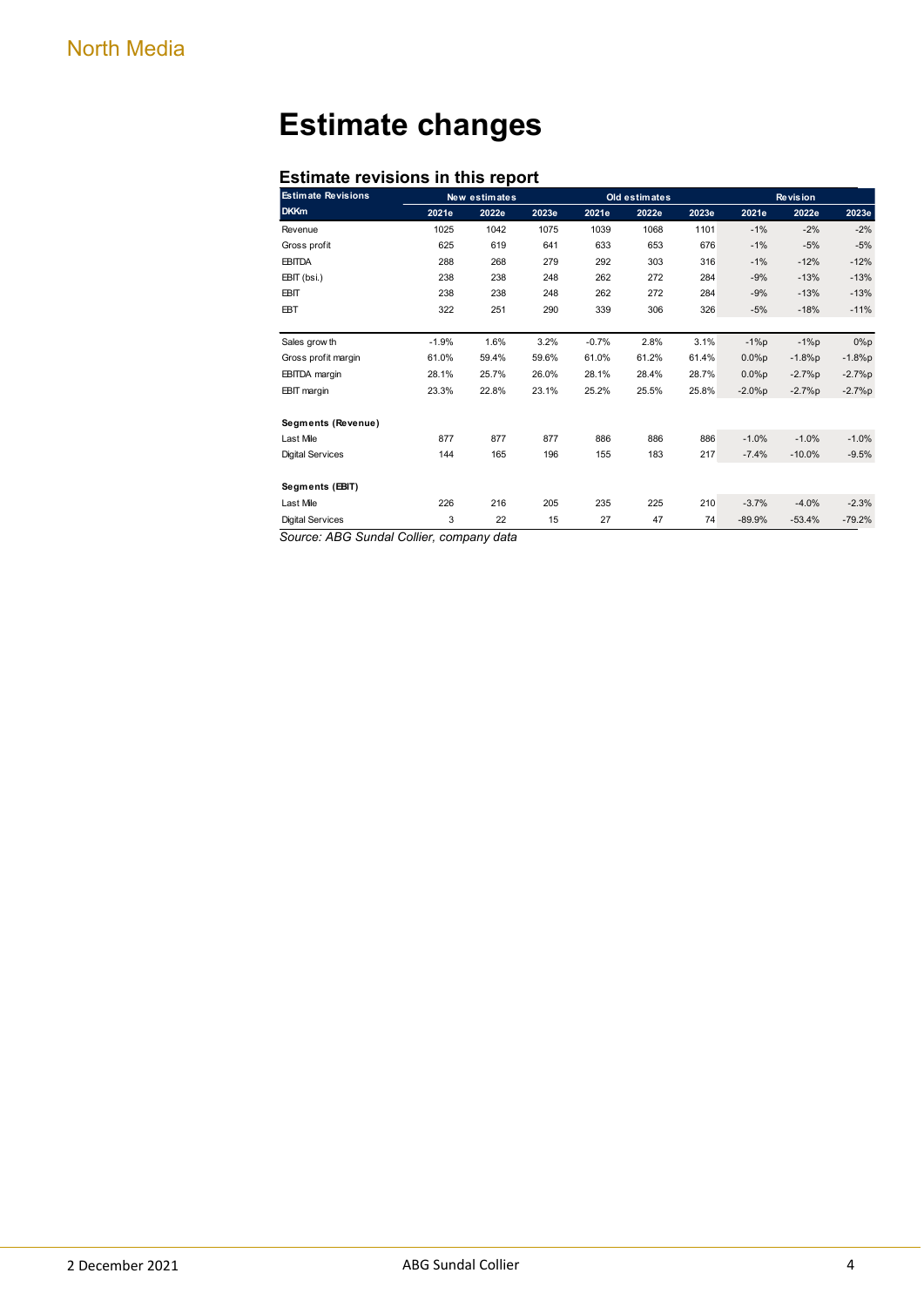#### **Full-year estimates**

| Profit / Loss                             | 2011           | 2012        | 2013      | 2014        | 2015         | 2016      | 2017      | 2018        | 2019           | 2020        | 2021e     | 2022e       | 2023e     |
|-------------------------------------------|----------------|-------------|-----------|-------------|--------------|-----------|-----------|-------------|----------------|-------------|-----------|-------------|-----------|
|                                           | <b>FY</b>      | <b>FY</b>   | <b>FY</b> | <b>FY</b>   | <b>FY</b>    | <b>FY</b> | <b>FY</b> | <b>FY</b>   | <b>FY</b>      | <b>FY</b>   | <b>FY</b> | <b>FY</b>   | <b>FY</b> |
| <b>Revenues</b>                           | 1,212          | 1,105       | 1,077     | 1,074       | 804          | 881       | 899       | 1,145       | 1,139          | 1,045       | 1,025     | 1,042       | 1,075     |
| Direct expenses                           | $-427$         | $-375$      | $-394$    | $-334$      | $-317$       | $-282$    | $-280$    | $-331$      | $-300$         | $-245$      | $-228$    | $-240$      | -247      |
| Direct staff cost                         | $-205$         | $-199$      | $-196$    | $-207$      | $-199$       | $-181$    | $-210$    | $-261$      | $-250$         | $-180$      | $-172$    | $-183$      | $-187$    |
| Gross profit                              | 580            | 530         | 488       | 533         | 289          | 418       | 410       | 553         | 589            | 620         | 625       | 619         | 641       |
| Staff cost                                | $-263$         | $-279$      | $-271$    | $-279$      | $-292$       | $-267$    | $-262$    | $-270$      | -272           | -226        | $-219$    | -231        | $-236$    |
| Other cost                                | $-124$         | $-125$      | $-136$    | $-157$      | $-157$       | $-144$    | $-124$    | $-151$      | $-133$         | $-132$      | $-124$    | $-134$      | $-140$    |
| Other operating income                    | 7.4            | 7.0         | 12.2      | 6.2         | 7.9          | 4.3       | 4.4       | 5.5         | 7.3            | 8.1         | 6.2       | 14.6        | 15.0      |
| Distribution & Admin. costs (incl. depr.) | $-380$         | $-397$      | $-394$    | $-430$      | $-441$       | $-407$    | $-381$    | $-415$      | $-398$         | $-349$      | $-337$    | $-351$      | $-361$    |
| - of sales (%)                            | 31.4%          | 35.9%       | 36.6%     | 40.0%       | 54.8%        | 46.2%     | 42.4%     | 36.3%       | 35.0%          | 33.4%       | 32.9%     | 33.7%       | 33.6%     |
| <b>EBITDA</b>                             | 200            | 134         | 94        | 103         | 56           | 11        | 28        | 137         | 191            | 270         | 288       | 268         | 279       |
| - margin (%)                              | 16.5%          | 12.1%       | 8.7%      | 9.6%        | 6.9%         | 1.2%      | 3.2%      | 12.0%       | 16.7%          | 25.9%       | 28.1%     | 25.7%       | 26.0%     |
| Amortisation and depreciation             | $-33$          | $-33$       | $-36$     | $-48$       | $-56$        | $-37$     | $-29$     | -28         | $-30$          | $-30$       | $-50$     | $-30$       | $-31$     |
| - of sales $(\%)$                         | 2.7%           | 3.0%        | 3.3%      | 4.5%        | 7.0%         | 4.2%      | 3.2%      | 2.4%        | 2.7%           | 2.9%        | 2.9%      | 2.9%        | 2.9%      |
| <b>EBIT</b> b. special items              | 167            | 101         | 58        | 55          | -1           | $-26$     | 0         | 110         | 160            | 240         | 238       | 238         | 248       |
| Special items, net                        | 0              | $-7$        | $-20$     | -8          | $-19$        | $-41$     | 0         | $-16$       | $\overline{2}$ | $\mathbf 0$ | 0         | 0           | 0         |
| <b>EBIT</b>                               | 167            | 93          | 38        | 48          | $-20$        | -67       | 0         | 94          | 162            | 240         | 238       | 238         | 248       |
| - margin (%)                              | 13.7%          | 8.5%        | 3.5%      | 4.4%        | $-2.5%$      | $-7.6%$   | $-0.1%$   | 8.2%        | 14.2%          | 23.0%       | 23.3%     | 22.8%       | 23.1%     |
| Share of profit/loss in associates        | $-1$           | -2          | $-2$      | $-1$        | 0            | 25        | $-2$      | 1           | -5             | $-1$        | -1        | -1          | $-1$      |
| Return on securities                      | $\mathbf 0$    | $\mathbf 0$ | 0         | $\mathbf 0$ | 13           | $-6$      | 35        | 5           | 122            | 154         | 90        | 20          | 48        |
| Net financial income                      | $-4$           | 5           | -8        | $-7$        | -8           | $-21$     | -3        | $-27$       | $-12$          | $-6$        | $-5$      | -5          | $-5$      |
| financial income                          | $\overline{7}$ | 16          | 3         | 18          | $\mathbf{1}$ | 0         | 5         | $\mathbf 0$ | $\mathbf{1}$   | 0           | 0         | $\mathbf 0$ | 0         |
| financial expenses                        | $-11$          | $-11$       | $-12$     | $-25$       | -8           | $-21$     | -8        | $-27$       | $-12$          | $-6$        | $-5$      | -5          | $-5$      |
| Pre-tax profit                            | 162            | 97          | 27        | 40          | $-15$        | $-70$     | 29        | 73          | 268            | 388         | 322       | 251         | 290       |
| - margin (%)                              | 13.4%          | 8.8%        | 2.5%      | 3.7%        | $-1.9%$      | $-7.9%$   | 3.2%      | 6.4%        | 23.5%          | 37.1%       | 31.4%     | 24.1%       | 27.0%     |
| Tax for the year                          | $-41$          | $-21$       | $-11$     | $-17$       | 3            | 6         | -1        | $-17$       | $-62$          | $-85$       | $-71$     | $-55$       | $-64$     |
| Net profit for the year (ex. disc.)       | 121            | 76          | 16        | 23          | $-12$        | -64       | 28        | 56          | 205            | 303         | 252       | 196         | 226       |
| Segments                                  |                |             |           |             |              |           |           |             |                |             |           |             |           |
| Revenue                                   |                |             |           |             |              |           |           |             |                |             |           |             |           |
| Last Mile                                 |                |             |           |             | 691          | 591       | 671       | 933         | 935            | 914         | 877       | 877         | 877       |
| <b>Digital Services</b>                   |                |             |           |             | 113          | 116       | 104       | 103         | 113            | 137         | 144       | 165         | 196       |
| <b>EBIT</b>                               |                |             |           |             |              |           |           |             |                |             |           |             |           |
| Last Mile                                 |                |             |           |             | 56           | 35        | 37        | 135         | 172            | 234         | 226       | 216         | 205       |
| <b>Digital Services</b>                   |                |             |           |             | $-32$        | $-33$     | $-22$     | $-15$       | $-13$          | 15          | 3         | 22          | 15        |
| EBIT margin %                             |                |             |           |             |              |           |           |             |                |             |           |             |           |
| Last Mile                                 |                |             |           |             | 8%           | 6%        | 5%        | 14%         | 18%            | 26%         | 26%       | 25%         | 23%       |
| <b>Digital Services</b>                   |                |             |           |             | $-28%$       | $-28%$    | $-21%$    | $-15%$      | $-12%$         | 11%         | 2%        | 13%         | 8%        |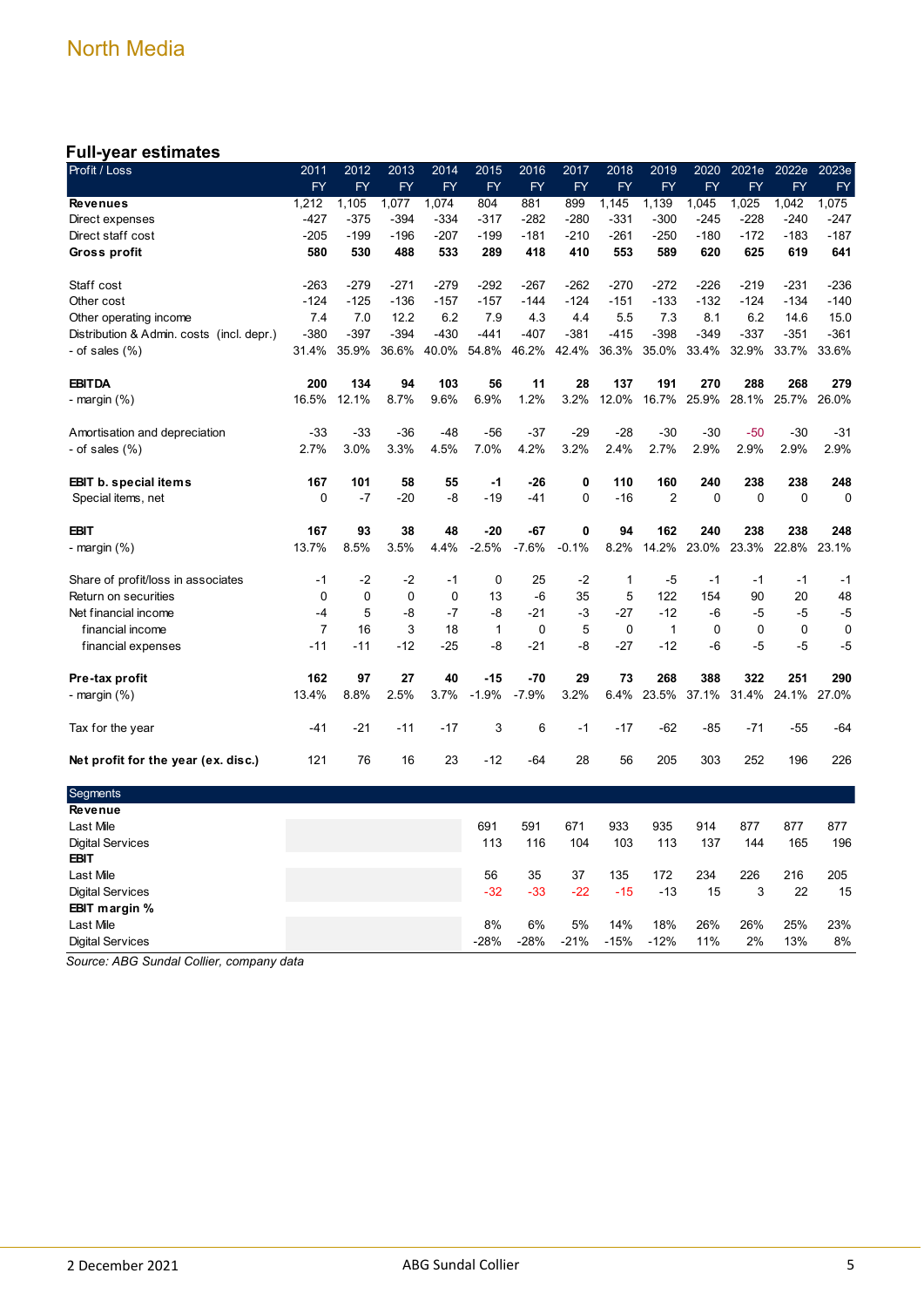### **Quarterly estimates**

| Profit / Loss                             |                | 2019        |                |        |                |             | 2020e          |             |                | 2021e       |                |             |
|-------------------------------------------|----------------|-------------|----------------|--------|----------------|-------------|----------------|-------------|----------------|-------------|----------------|-------------|
|                                           | Q <sub>1</sub> | Q2          | Q <sub>3</sub> | Q4     | Q <sub>1</sub> | Q2          | Q <sub>3</sub> | Q4          | Q <sub>1</sub> | Q2          | Q <sub>3</sub> | Q4e         |
| <b>Revenues</b>                           | 264            | 289         | 262            | 325    | 257            | 254         | 261            | 276         | 243            | 259         | 246            | 277         |
| Direct expenses                           | $-74$          | $-75$       | $-72$          | $-80$  | $-59$          | $-57$       | $-61$          | $-68$       | $-52$          | $-59$       | $-60$          | $-57$       |
| Direct staff cost                         | $-59$          | $-63$       | $-58$          | $-70$  | $-44$          | $-46$       | $-45$          | $-46$       | $-41$          | $-44$       | $-43$          | $-44$       |
| Gross profit                              | 131            | 151         | 132            | 175    | 155            | 151         | 154            | 162         | 149            | 157         | 143            | 177         |
| Staff cost                                | $-64$          | $-71$       | $-67$          | $-71$  | $-55$          | $-57$       | -56            | -58         | $-52$          | -56         | -54            | $-57$       |
| Other cost                                | -36            | $-34$       | $-30$          | $-33$  | $-30$          | $-31$       | $-32$          | $-39$       | $-26$          | $-28$       | $-28$          | $-42$       |
| Other operating income                    | 1.7            | 1.7         | 1.8            | 2.1    | 3.5            | 1.9         | 1.3            | 1.4         | 1.3            | 1.3         | 1.3            | 2.3         |
| Distribution & Admin. costs (incl. depr.) | $-98$          | $-103$      | $-95$          | $-102$ | $-81$          | $-86$       | $-87$          | $-95$       | $-78$          | $-82$       | $-81$          | $-97$       |
| - of sales $(\%)$                         | 37.2%          | 35.7%       | 36.4%          | 31.3%  | 31.7%          | 33.9%       | 33.3%          | 34.5%       | 31.9%          | 31.7%       | 32.7%          | 35.0%       |
| <b>EBITDA</b>                             | 33             | 48          | 37             | 73     | 73             | 65          | 68             | 67          | 72             | 75          | 63             | 80          |
| - margin (%)                              | 12.5%          | 16.6%       | 14.1%          | 22.5%  | 28.5%          | 25.6%       | 25.9%          | 24.2%       | 29.5%          | 28.8%       | 25.4%          | 28.7%       |
| Amortisation and depreciation             | -8             | -8          | -8             | $-7$   | $-7$           | -9          | $-7$           | $-7$        | $-7$           | $-7$        | $-7$           | $-29$       |
| - of sales $(\% )$                        | 2.9%           | 2.6%        | 2.9%           | 2.3%   | 2.7%           | 3.5%        | 2.7%           | 2.6%        | 2.9%           | 2.6%        | 2.8%           | 10.4%       |
| <b>EBIT b. special items</b>              | 25             | 40          | 29             | 65     | 66             | 56          | 60             | 58          | 64             | 68          | 56             | 51          |
| Special items, net                        | 3              | $\mathbf 0$ | $\mathbf 0$    | $-1$   | $\mathbf 0$    | $\mathbf 0$ | $\mathbf 0$    | $\mathbf 0$ | $\mathbf 0$    | $\mathbf 0$ | $\mathbf 0$    | $\mathbf 0$ |
| <b>EBIT</b>                               | 28             | 40          | 29             | 64     | 66             | 56          | 60             | 58          | 64             | 68          | 56             | 51          |
| - margin (%)                              | 10.6%          | 13.9%       | 11.2%          | 19.8%  | 25.8%          | 22.1%       | 23.2%          | 20.8%       | 26.5%          | 26.1%       | 22.6%          | 18.3%       |
| Share of profit/loss in associates        | 0              | $\mathbf 0$ | 0              | $-5$   | 0              | $-1$        | $\mathbf 0$    | $-1$        | 0              | 1           | $\overline{2}$ | -4          |
| Return on securities                      | 58             | 19          | $\overline{2}$ | 43     | $-45$          | 102         | 42             | 56          | $\mathbf{1}$   | 61          | 15             | 13          |
| Net financial income                      | $\mathbf{1}$   | $-2$        | -8             | $-3$   | $-2$           | $-2$        | $-1$           | $-1$        | $-1$           | $-2$        | $-1$           | $-1$        |
| financial income                          | 2              | 0           | 0              | $-1$   | $\mathbf 0$    | $\mathbf 0$ | $\Omega$       | $\Omega$    | 0              | $\mathbf 0$ | $\Omega$       | 0           |
| financial expenses                        | $-1$           | $-2$        | -8             | $-1$   | $-2$           | $-2$        | $-1$           | $-1$        | $-1$           | $-2$        | $-1$           | $-1$        |
| Pre-tax profit                            | 86             | 58          | 24             | 100    | 20             | 156         | 101            | 111         | 64             | 128         | 71             | 59          |
| - margin $(\%)$                           | 32.7%          | 19.9%       | 9.1%           | 30.8%  | 7.7%           | 61.4%       | 38.8%          | 40.3%       | 26.5%          | 49.3%       | 28.8%          | 21.5%       |
| Tax for the year                          | $-19$          | $-13$       | -5             | -25    | -4             | $-36$       | $-21$          | $-24$       | $-12$          | $-29$       | $-15$          | $-14$       |
| Net profit for the year (ex. disc.)       | 67             | 45          | 19             | 75     | 16             | 120         | 80             | 88          | 52             | 98          | 56             | 45          |
| Segments                                  |                |             |                |        |                |             |                |             |                |             |                |             |
| Revenue                                   |                |             |                |        |                |             |                |             |                |             |                |             |
| Last Mile                                 | 215            | 238         | 214            | 269    | 223            | 221         | 228            | 241         | 209            | 223         | 210            | 236         |
| <b>Digital Services</b>                   | 27             | 26          | 28             | 32     | 32             | 32          | 33             | 41          | 34             | 37          | 37             | 37          |
| <b>EBIT</b>                               |                |             |                |        |                |             |                |             |                |             |                |             |
| Last Mile                                 | 29.8           | 43.8        | 33.6           | 65.2   | 63.6           | 53.9        | 59.0           | 44.8        | 61.5           | 62.1        | 51.3           | 51.5        |
| <b>Digital Services</b>                   | $-0.1$         | $-1.7$      | 0.5            | $-0.1$ | 3.3            | 5.5         | 4.6            | 5.0         | 5.3            | 7.7         | 5.5            | $-14.8$     |
| EBIT margin %                             |                |             |                |        |                |             |                |             |                |             |                |             |
| Last Mile                                 | 14%            | 18%         | 16%            | 24%    | 29%            | 24%         | 26%            | 19%         | 29%            | 28%         | 24%            | 22%         |
| <b>Digital Services</b>                   | 0%             | $-6%$       | 2%             | 0%     | 10%            | 17%         | 14%            | 12%         | 16%            | 21%         | 15%            | $-40%$      |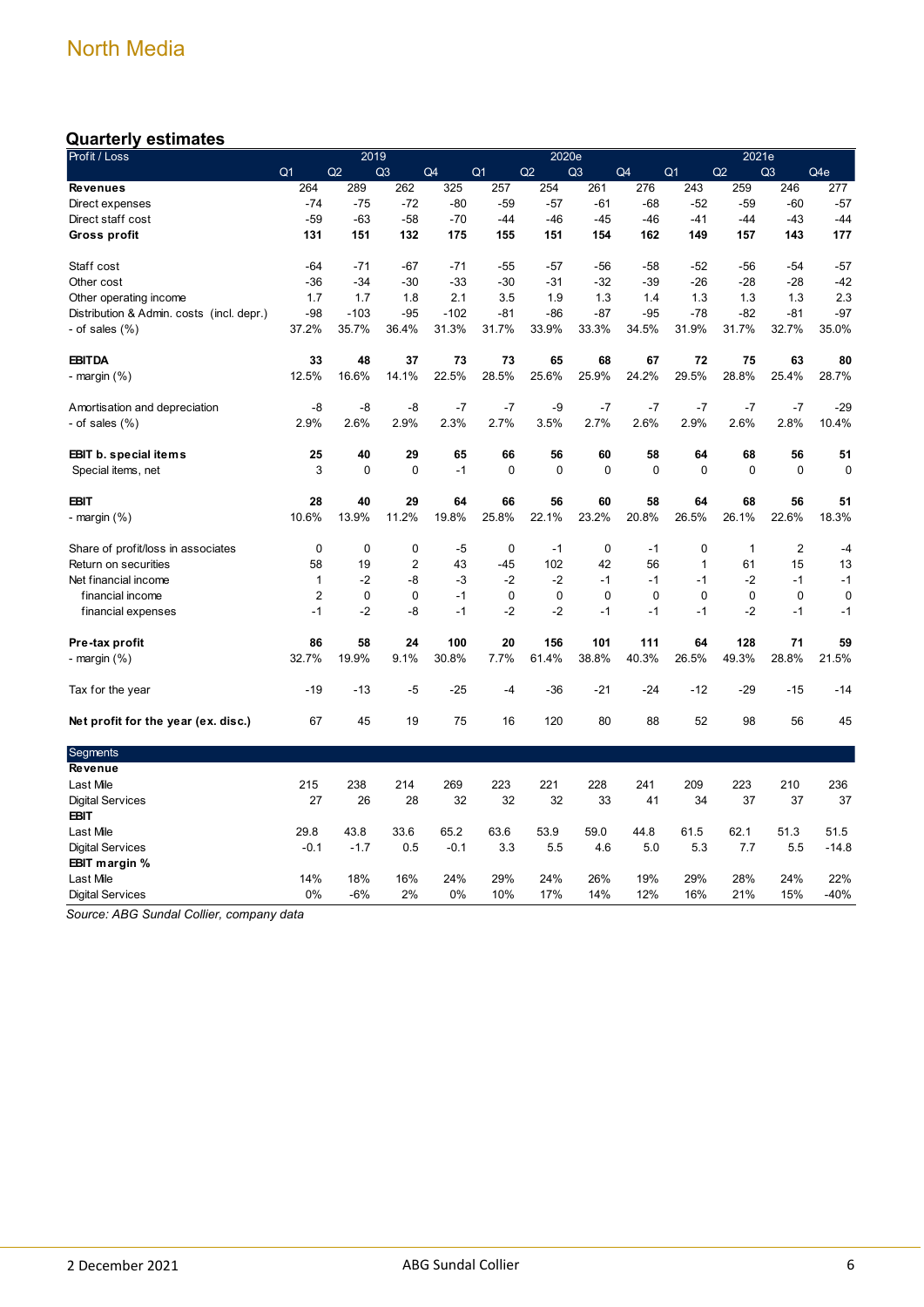# **Valuation considerations**

#### **Valuation sensitivity to front-loaded FCF in stage 1 DCF**

| Sensitivity                     | Scenario 1 | Scenario 2 |       | Scenario 3 Share of FCF |
|---------------------------------|------------|------------|-------|-------------------------|
| $PV$ FCF, stg. 1, 3y            | 335        | 501        | 682   | 38%                     |
| PV FCF, stg. 2, 3-10y           | 424        | 634        | 863   | 48%                     |
| PV FCF, stg. 3, 10y+            | 120        | 179        | 244   | 14%                     |
| EV                              | 879        | 1,313      | 1,789 | 100%                    |
| Net debt/cash $(+/-)$           | 903        | 903        | 903   |                         |
| - Stock portfolio (ex. costs)   | 567        | 567        | 567   |                         |
| - RE portfolio (ex. debt/costs) | 127        | 127        | 127   |                         |
| Dividend                        | 5          | 5          | 5     |                         |
| <b>Equity value</b>             | 1,787      | 2,221      | 2,697 |                         |
| Time adj.                       | 1.10       | 1.10       | 1.10  |                         |
| Total no. Shares (m)            | 20         | 20         | 20    |                         |
| NM ow ned shares (m)            | 2.1        | 2.1        | 2.1   |                         |
| No. Shares (m)                  | 18.0       | 18.0       | 18.0  |                         |
| Share value                     | 100        | 120        | 150   |                         |

*Source: ABG Sundal Collier, company data*

#### **DCF sensitivity**

|       |      |     | EV/Sales |                                                 |       |      |     | EV/EBITDA              |                              |                    |                                                                           |     | EV/EBIT |                   |       |
|-------|------|-----|----------|-------------------------------------------------|-------|------|-----|------------------------|------------------------------|--------------------|---------------------------------------------------------------------------|-----|---------|-------------------|-------|
|       |      |     |          | EBITDA margin                                   |       |      |     |                        | EBITDA margin                |                    |                                                                           |     |         | EBITDA margin     |       |
|       |      |     | 5.0%     | 10.0%                                           | 15.0% |      |     | 5.0%                   | 10.0%                        | 15.0%              |                                                                           |     | 5.0%    | 10.0%             | 15.0% |
|       |      | 8%  | 1.11x    | 1.51x                                           | 1.91x |      | 8%  | 4.0x                   | 5.4x                         | 6.8x               |                                                                           | 8%  | 4.8x    | 6.5x              | 8.2x  |
| 2021e | WACC | 9%  | 1.06x    | 1.38x                                           | 1.70x | WACC | 9%  | 3.8x                   | 4.9x                         | 6.1x               | WACC                                                                      | 9%  | 4.6x    | 5.9x              | 7.3x  |
|       |      | 10% | 1.02x    | 1.28x                                           | 1.54x |      | 10% | 3.6x                   | 4.6x                         | 5.5x               |                                                                           | 10% | 4.4x    | 5.5x              | 6.6x  |
|       |      | 11% | .98x     | 1.20x                                           | 1.42x |      | 11% | 3.5x                   | 4.3x                         | 5.0x               |                                                                           | 11% | 4.2x    | 5.2x              | 6.1x  |
|       |      | 12% | .94x     | 1.13x                                           | 1.31x |      | 12% | 3.4x                   | 4.0x                         | 4.7x               |                                                                           | 12% | 4.1x    | 4.8x              | 5.6x  |
|       |      |     |          | EBITDA margin                                   |       |      |     |                        | EBITDA margin                |                    |                                                                           |     |         | EBITDA margin     |       |
|       |      |     | 5.0%     | 10.0%                                           | 15.0% |      |     | 5.0%                   | 10.0%                        | 15.0%              |                                                                           |     | 5.0%    | 10.0%             | 15.0% |
|       |      | 8%  | 1.09x    | 1.48x                                           | 1.88x |      | 8%  | 4.2x                   | 5.8x                         | 7.3x               |                                                                           | 8%  | 4.8x    | 6.5x              | 8.2x  |
| 2022e | WACC | 9%  | 1.05x    | 1.36x                                           | 1.67x | WACC | 9%  | 4.1x                   | 5.3x                         | 6.5x               | WACC                                                                      | 9%  | 4.6x    | 6.0x              | 7.3x  |
|       |      | 10% | 1.00x    | 1.26x                                           | 1.52x |      | 10% | 3.9x                   | 4.9x                         | 5.9x               |                                                                           | 10% | 4.4x    | 5.5x              | 6.7x  |
|       |      | 11% | .96x     | 1.18x                                           | 1.39x |      | 11% | 3.8x                   | 4.6x                         | 5.4x               |                                                                           | 11% | 4.2x    | 5.2x              | 6.1x  |
|       |      | 12% | .93x     | 1.11x                                           | 1.29x |      | 12% | 3.6x                   | 4.3x                         | 5.0x               |                                                                           | 12% | 4.1x    | 4.9x              | 5.7x  |
|       |      |     |          |                                                 |       |      |     |                        |                              |                    |                                                                           |     |         |                   |       |
|       |      |     |          |                                                 |       |      |     |                        |                              |                    |                                                                           |     |         |                   |       |
|       |      |     |          | EBITDA margin                                   |       |      |     |                        | EBITDA margin                |                    |                                                                           |     |         | EBITDA margin     |       |
|       |      |     | 5.0%     | 10.0%                                           | 15.0% |      |     | 5.0%                   | 10.0%                        | 15.0%              |                                                                           |     | 5.0%    | 10.0%             | 15.0% |
|       |      | 8%  | 1.06x    | 1.44x                                           | 1.82x |      | 8%  | 4.1x                   | 5.5x                         | 7.0x               |                                                                           | 8%  | 4.6x    | 6.2x              | 7.9x  |
|       |      | 9%  | 1.01x    | 1.32x                                           | 1.62x |      | 9%  | 3.9x                   | 5.1x                         | 6.2x               |                                                                           | 9%  | 4.4x    | 5.7x              | 7.0x  |
| 2023e | WACC | 10% | .97x     | 1.22x                                           | 1.47x | WACC | 10% | 3.7x                   | 4.7x                         | 5.7x               | WACC                                                                      | 10% | 4.2x    | 5.3x              | 6.4x  |
|       |      | 11% | .93x     | 1.14x                                           | 1.35x |      | 11% | 3.6x                   | 4.4x                         | 5.2x               |                                                                           | 11% | 4.0x    | 4.9x              | 5.8x  |
|       |      | 12% | .90x     | 1.07x                                           | 1.25x |      | 12% | 3.5x                   | 4.1x                         | 4.8x               |                                                                           | 12% | 3.9x    | 4.7x              | 5.4x  |
|       |      |     |          |                                                 |       |      |     |                        | <b>Valuation sensitivity</b> |                    |                                                                           |     |         |                   |       |
|       |      |     |          | LT Sales growth                                 |       |      |     |                        |                              |                    |                                                                           |     |         | EBITDA margin (%) |       |
|       |      |     | $-5%$    | 2%                                              | 7%    |      |     |                        |                              |                    |                                                                           |     | 5.0%    | 10.0%             | 15.0% |
|       |      | 8%  | 112      | 131                                             | 150   |      |     | <b>Valuation range</b> |                              |                    |                                                                           | 8%  | 106     | 131               | 156   |
|       |      | 9%  | 107      | 123                                             | 139   |      |     | Scenario 3             | 150                          |                    |                                                                           | 9%  | 103     | 123               | 143   |
|       | WACC | 10% | 103      | 117                                             | 130   |      |     | Scenario 2             | 120                          |                    | $\bigcup_{\substack{S \cup \\ \mathsf{Value} \text{ range}: \mathsf{S}}}$ | 10% | 100     | 117               | 133   |
|       |      | 11% | 99       | 111                                             | 123   |      |     | Scenario 1             | 100                          | <b>DKK 100-150</b> |                                                                           | 11% | 98      | 111               | 125   |
|       |      | 12% | 96       | 107<br>Source: ABG Sundal Collier, company data | 117   |      |     |                        |                              |                    |                                                                           | 12% | 95      | 107               | 119   |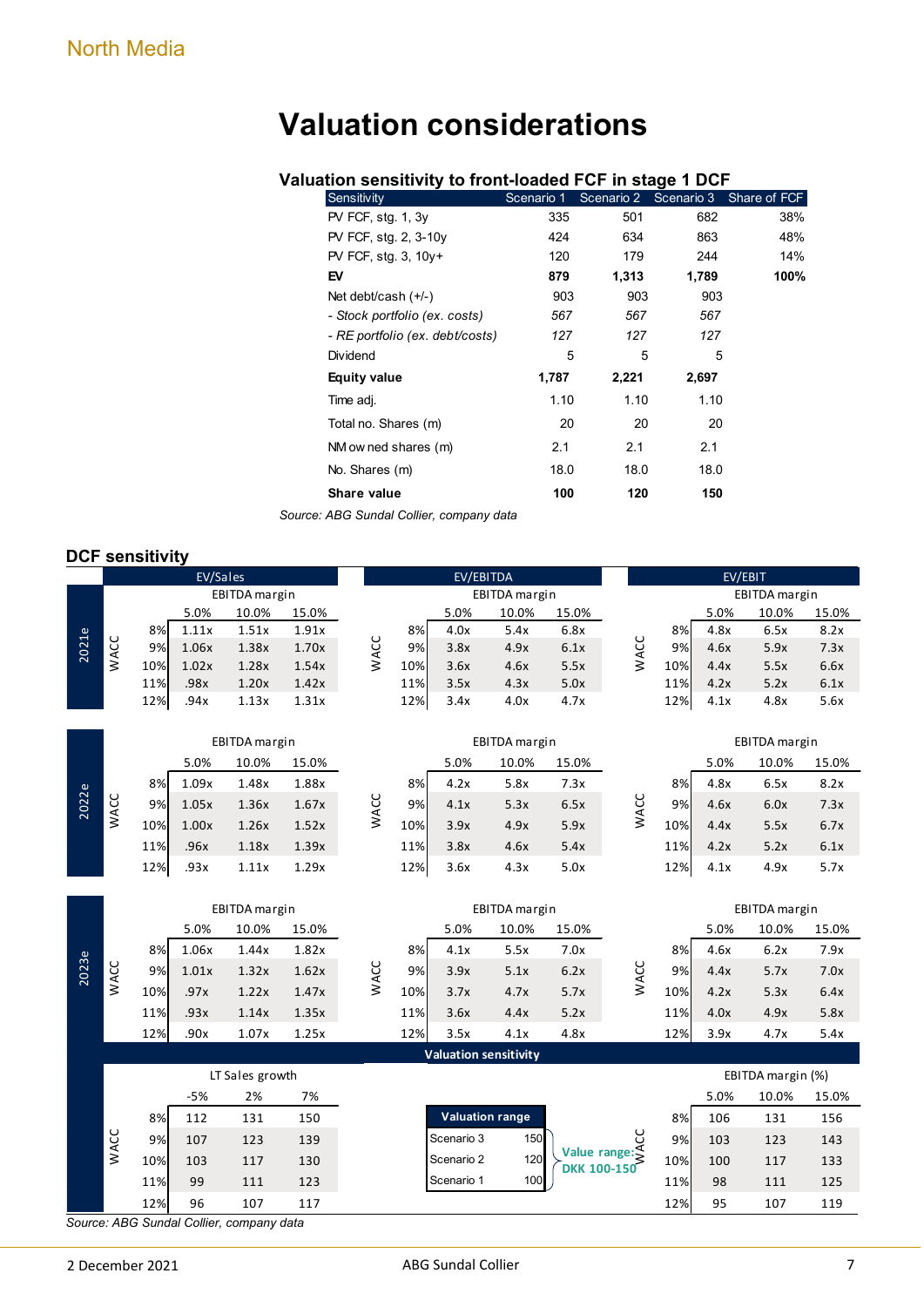#### **Peer estimates and valuation**

|                   | Market cap |        | P/E   |        |        |        | EV/EBITDA |       |        |       | EV/EBIT |        |        |
|-------------------|------------|--------|-------|--------|--------|--------|-----------|-------|--------|-------|---------|--------|--------|
|                   | (EurM)     | 2019   | 2020e | 2021e  | 2022e  | 2019   | 2020e     | 2021e | 2022e  | 2019  | 2020e   | 2021e  | 2022e  |
| Online            |            |        |       |        |        |        |           |       |        |       |         |        |        |
| Alphabet          | 1,841,241  | 56.0x  | 46.9x | 27.0x  | 26.0x  | 13.8x  | 15.6x     | 16.9x | 14.7x  | 23.6x | 25.8x   | 23.3x  | 20.2x  |
| Facebook          | 915,220    | 50.5x  | 32.2x | 22.9x  | 20.3x  | 13.4x  | 15.5x     | 12.6x | 10.7x  | 22.1x | 21.9x   | 17.2x  | 14.5x  |
| Amazon            | 1,689,258  | 145.0x | 79.7x | 63.7x  | 49.8x  | 20.5x  | 28.4x     | 22.5x | 17.6x  | 60.8x | 71.1x   | 54.5x  | 37.9x  |
| eBay              | 52,388     | 28.5x  | 23.6x | 20.4x  | 18.1x  | 9.3x   | 10.4x     | 14.3x | 13.2x  | 11.3x | 12.4x   | 16.5x  | 15.4x  |
| Median            | 1,302,239  | 53.2x  | 39.6x | 25.0x  | 23.2x  | 13.6x  | 15.6x     | 15.6x | 14.0x  | 22.9x | 23.8x   | 20.2x  | 17.8x  |
| <b>Print</b>      |            |        |       |        |        |        |           |       |        |       |         |        |        |
| Alma Media        | 990        | 23.6x  | 33.4x | 20.9x  | 19.1x  | 8.8x   | 12.1x     | 16.2x | 14.2x  | 11.7x | 16.1x   | 20.2x  | 17.0x  |
| Schibsted         | 99,608     | 72.8x  | 88.3x | 68.1x  | 48.0x  | 16.4x  | 40.1x     | 36.8x | 33.0x  | 30.2x | 70.3x   | 47.9x  | 32.0x  |
|                   |            |        |       |        |        |        |           |       |        |       |         |        |        |
| Adevinta          | 188,151    |        |       |        |        | 32.6x  | 61.7x     | 53.7x | 30.1x  | 52.9x | 92.4x   | 74.1x  | 37.2x  |
| Sanoma Wsoy       | 2,431      | 27.5x  | 24.0x | 21.5x  | 18.8x  | 8.0x   | 6.5x      | 8.8x  | 8.2x   | 21.0x | 21.7x   | 19.7x  | 17.4x  |
| Daily Mail & Gen  | 2,234      | 27.8x  | 40.6x | 38.1x  | 30.0x  | 8.7x   | 10.7x     | 12.7x | 11.0x  | 11.6x | 15.7x   | 17.8x  | 15.2x  |
| New York Timers   | 9,190      | 59.8x  | 56.7x | 45.1x  | 40.7x  | 21.1x  | 33.5x     | 26.3x | 24.2x  | 28.1x | 44.5x   | 31.9x  | 28.2x  |
| Median            | 5,810      | 27.8x  | 40.6x | 38.1x  | 30.0x  | 12.6x  | 22.8x     | 21.3x | 19.2x  | 24.6x | 33.1x   | 26.0x  | 22.8x  |
| North Media       | 274        | 5.6x   | 5.5x  | 11.2x  | 11.4x  | 1.6x   | 1.7x      | 4.7x  | 3.9x   | 1.3x  | 1.5x    | 3.9x   | 3.4x   |
| - diff. to online |            | -89%   | -86%  | $-55%$ | $-51%$ | -88%   | -89%      | -70%  | $-72%$ | -94%  | -94%    | $-81%$ | $-81%$ |
| - diff. to Print  |            | -80%   | -86%  | $-71%$ | $-62%$ | $-88%$ | $-93%$    | -78%  | $-80%$ | -95%  | -96%    | $-85%$ | -85%   |

|                    | Market cap |        | Sales grow th (%) |         |       | EBITDA margin (%) |         |       | EBIT margin (%) |       |
|--------------------|------------|--------|-------------------|---------|-------|-------------------|---------|-------|-----------------|-------|
|                    | (EurM)     | 2020e  | 2021e             | 2022e   | 2020e | 2021e             | 2022e   | 2020e | 2021e           | 2022e |
| Online             |            |        |                   |         |       |                   |         |       |                 |       |
| Alphabet           | 1,841,241  | 13%    | 38%               | 16%     | 37%   | 40%               | 39%     | 23%   | 29%             | 28%   |
| Facebook           | 915,220    | 22%    | 39%               | 19%     | 54%   | 55%               | 52%     | 38%   | 41%             | 39%   |
| Amazon             | 1,689,258  | 38%    | 23%               | 18%     | 15%   | 15%               | 16%     | 6%    | 6%              | 7%    |
| eBay               | 52,388     | -5%    | 1%                | 5%      | 37%   | 38%               | 38%     | 31%   | 33%             | 33%   |
| Median             | 1,302,239  | 17%    | 31%               | 17%     | 37%   | 39%               | 38%     | 27%   | 31%             | 31%   |
|                    |            |        |                   |         |       |                   |         |       |                 |       |
| <b>Print</b>       |            |        |                   |         |       |                   |         |       |                 |       |
| Alma Media         | 990        | $-22%$ | 19%               | 6%      | 26%   | 27%               | 29%     | 20%   | 22%             | 24%   |
| Schibsted          | 99.608     | $-32%$ | 14%               | 7%      | 16%   | 20%               | 20%     | 9%    | 15%             | 21%   |
| Adevinta           | 188,151    | $-11%$ | 88%               | 51%     | 27%   | 31%               | 36%     | 18%   | 22%             | 29%   |
| Sanoma Wsoy        | 2,431      | 16%    | 17%               | 3%      | 42%   | 28%               | 28%     | 13%   | 12%             | 13%   |
| Daily Mail & Gen   | 2,234      | $-14%$ | -5%               | 2%      | 11%   | 12%               | 13%     | 7%    | 8%              | 10%   |
| New York Timers    | 9,190      | $-2%$  | 14%               | 7%      | 14%   | 16%               | 16%     | 11%   | 13%             | 14%   |
| Median             | 5,810      | $-12%$ | 16%               | 7%      | 21%   | 23%               | 24%     | 12%   | 14%             | 17%   |
|                    |            |        |                   |         |       |                   |         |       |                 |       |
| <b>North Media</b> | 274        | $-8%$  | $-2%$             | 2%      | 26%   | 28%               | 26%     | 23%   | 23%             | 23%   |
| - diff. to online  | $-100%$    | -25%p  | $-33%p$           | $-16%p$ | -11%p | $-11\%p$          | $-13%p$ | -4%p  | -8%p            | -8%p  |
| - diff. to Print   | $-95%$     | 4%р    | -18%p             | $-5%p$  | 5%p   | 5%p               | 1%p     | 11%p  | 9%p             | 5%p   |

*Source: ABG Sundal Collier for North Media, FactSet for other companies*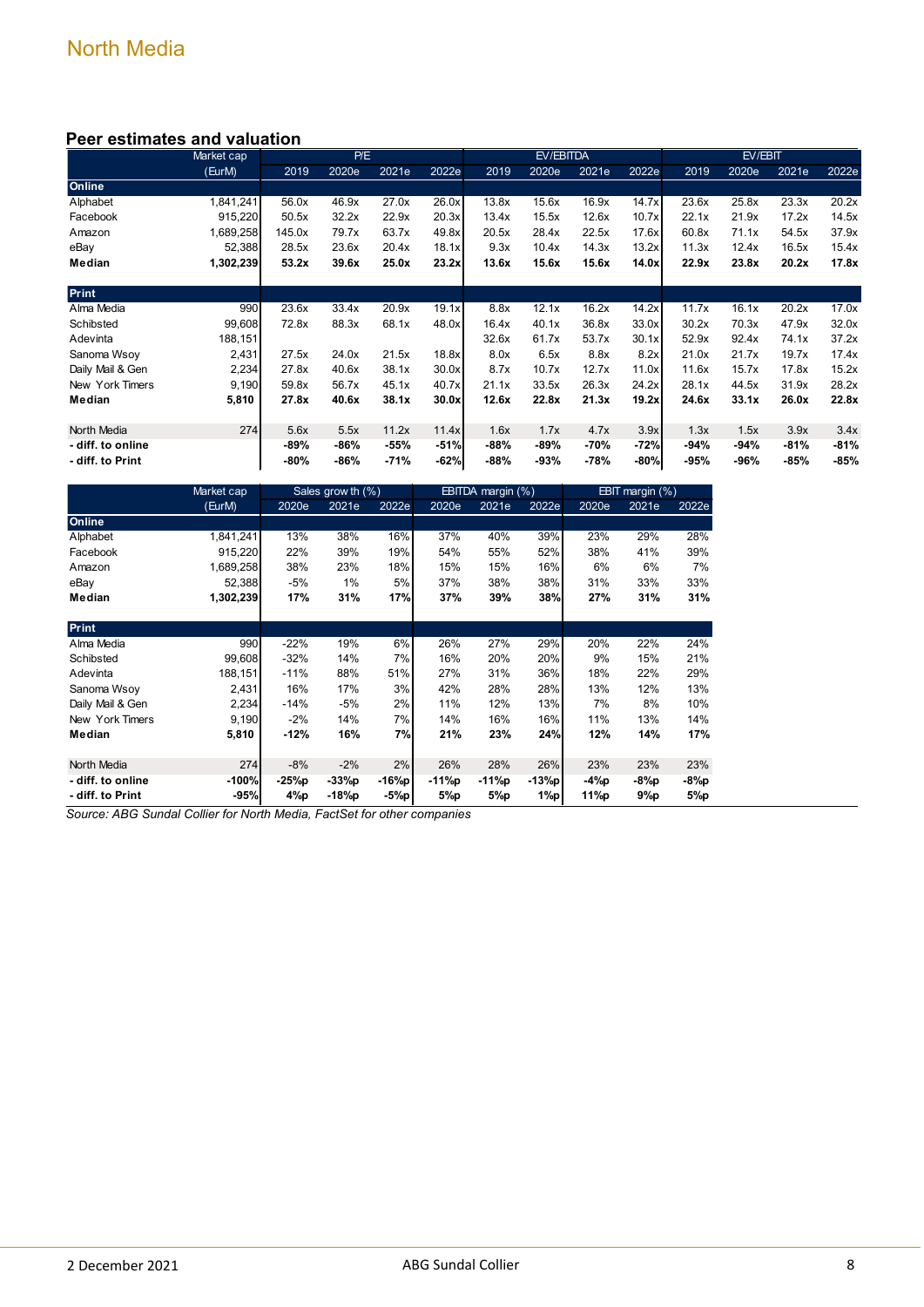| <b>Income Statement (DKKm)</b>      | Q1 2020     | Q2 2020     | Q3 2020     | Q4 2020         | Q1 2021 | Q2 2021     | Q3 2021     | Q4 2021e        |
|-------------------------------------|-------------|-------------|-------------|-----------------|---------|-------------|-------------|-----------------|
| Sales                               | 257         | 254         | 261         | 276             | 243     | 259         | 246         | 277             |
| COGS                                | $-102$      | $-103$      | $-106$      | $-114$          | $-94$   | $-102$      | $-103$      | $-100$          |
| Gross profit                        | 155         | 151         | 154         | 162             | 149     | 157         | 143         | 177             |
| Other operating items               | $-81$       | $-87$       | -86         | $-97$           | $-77$   | $-81$       | $-80$       | $-99$           |
| <b>EBITDA</b>                       | 74          | 64          | 68          | 65              | 72      | 75          | 63          | 78              |
| Depreciation and amortisation       | -8          | -8          | -8          | -8              | -8      | -8          | -8          | $-27$           |
| <b>EBITA</b>                        | 66          | 56          | 60          | 58              | 64      | 68          | 56          | 51              |
| EO items                            | $\mathbf 0$ | $\mathbf 0$ | $\mathbf 0$ | $\mathbf 0$     | 0       | $\mathbf 0$ | $\mathbf 0$ | $\mathbf 0$     |
| Impairment and PPA amortisation     | 0           | 0           | $\pmb{0}$   | $\mathbf 0$     | 0       | $\mathbf 0$ | $\mathbf 0$ | $\mathbf 0$     |
| <b>EBIT</b>                         | 66          | 56          | 60          | 58              | 64      | 68          | 56          | 51              |
| Net financial items                 | $-2$        | $-2$        | $-1$        | $-1$            | $-1$    | $-2$        | $-1$        | $-1$            |
| <b>Pretax profit</b>                | 20          | 156         | 101         | 111             | 64      | 128         | 71          | 59              |
| Tax                                 | $-4$        | $-36$       | $-21$       | $-24$           | $-12$   | $-29$       | $-15$       | $-14$           |
| Net profit                          | 16          | 120         | 80          | 88              | 52      | 98          | 56          | 45              |
| Minority interest                   | 0           | 0           | $\mathbf 0$ | $\mathbf 0$     | 0       | $\mathbf 0$ | $\mathbf 0$ | $\mathbf 0$     |
| Net profit discontinued             | -3          | 6           | $\mathbf 0$ | 3               | 0       | 0           | $\mathbf 0$ | $\mathbf 0$     |
| Net profit to shareholders          | 12          | 126         | 80          | 91              | 52      | 98          | 56          | 45              |
| <b>EPS</b>                          | 0.68        | 7.01        | 4.47        | 5.05            | 2.92    | 5.48        | 3.11        | 2.51            |
| EPS Adj                             | 2.73        | 2.41        | 2.74        | 2.54            | 2.89    | 2.92        | 2.50        | 1.95            |
| Total extraordinary items after tax | $-34$       | 76          | 31          | $\overline{42}$ | 1       | 46          | 11          | $\overline{10}$ |
| Tax rate (%)                        | 22.1        | 23.3        | 20.5        | 21.3            | 18.2    | 22.9        | 21.4        | 24.3            |
| Gross margin (%)                    | 60.1        | 59.5        | 59.2        | 58.6            | 61.4    | 60.5        | 58.0        | 63.8            |
| EBITDA margin (%)                   | 28.7        | 25.1        | 26.1        | 23.5            | 29.6    | 29.1        | 25.6        | 28.1            |
| EBITA margin (%)                    | 25.8        | 22.1        | 23.2        | 20.8            | 26.5    | 26.1        | 22.6        | 18.3            |
| EBIT margin (%)                     | 25.8        | 22.1        | 23.2        | 20.8            | 26.5    | 26.1        | 22.6        | 18.3            |
| Pretax margin (%)                   | 7.7         | 61.6        | 38.6        | 40.6            | 26.4    | 49.1        | 28.0        | 22.8            |
| Net margin (%)                      | 6.0         | 47.3        | 30.7        | 32.0            | 21.5    | 37.8        | 21.9        | 17.6            |
| Growth rates Y/Y                    | Q1 2020     | Q2 2020     | Q3 2020     | Q4 2020         | Q1 2021 | Q2 2021     | Q3 2021     | Q4 2021e        |
| Sales growth (%)                    | $-2.7$      | $-12.2$     | $-0.5$      | $-14.9$         | $-5.5$  | 2.1         | $-5.4$      | 0.3             |
| EBITDA growth (%)                   | 124.2       | 32.9        | 83.6        | $-10.8$         | $-2.4$  | 18.2        | $-7.1$      | 19.6            |
| EBIT growth (%)                     | 161.7       | 39.2        | 105.4       | $-12.1$         | $-2.7$  | 20.7        | $-7.9$      | $-11.6$         |
| Net profit growth (%)               | $-76.0$     | 166.1       | 334.1       | 15.6            | 238.7   | $-17.7$     | $-30.5$     | $-48.6$         |
| EPS growth (%)                      | $-76.0$     | 166.1       | 334.1       | 15.6            | 238.7   | $-17.7$     | $-30.5$     | $-48.6$         |
| Adj earnings numbers                | Q1 2020     | Q2 2020     | Q3 2020     | Q4 2020         | Q1 2021 | Q2 2021     | Q3 2021     | Q4 2021e        |
| <b>EBITDA Adj</b>                   | 74          | 64          | 68          | 65              | 72      | 75          | 63          | 78              |
| EBITDA Adj margin (%)               | 28.7        | 25.1        | 26.1        | 23.5            | 29.6    | 29.1        | 25.6        | 28.1            |
| <b>EBITA Adj</b>                    | 66          | 56          | 60          | 58              | 64      | 68          | 56          | 51              |
| EBITA Adj margin (%)                | 25.8        | 22.1        | 23.2        | 20.8            | 26.5    | 26.1        | 22.6        | 18.3            |
| <b>EBIT Adj</b>                     | 66          | 56          | 60          | 58              | 64      | 68          | 56          | 51              |
| EBIT Adj margin (%)                 | 25.8        | 22.1        | 23.2        | 20.8            | 26.5    | 26.1        | 22.6        | 18.3            |
| Pretax profit Adj                   | 65          | 54          | 60          | 55              | 63      | 66          | 56          | 46              |
| Net profit Adj                      | 49          | 43          | 49          | 46              | 52      | 52          | 45          | 35              |
| Net profit to shareholders Adj      | 49          | 43          | 49          | 46              | 52      | 52          | 45          | 35              |
| Net Adj margin (%)                  | 19.1        | 17.2        | 18.8        | 16.8            | 21.3    | 20.0        | 17.4        | 14.0            |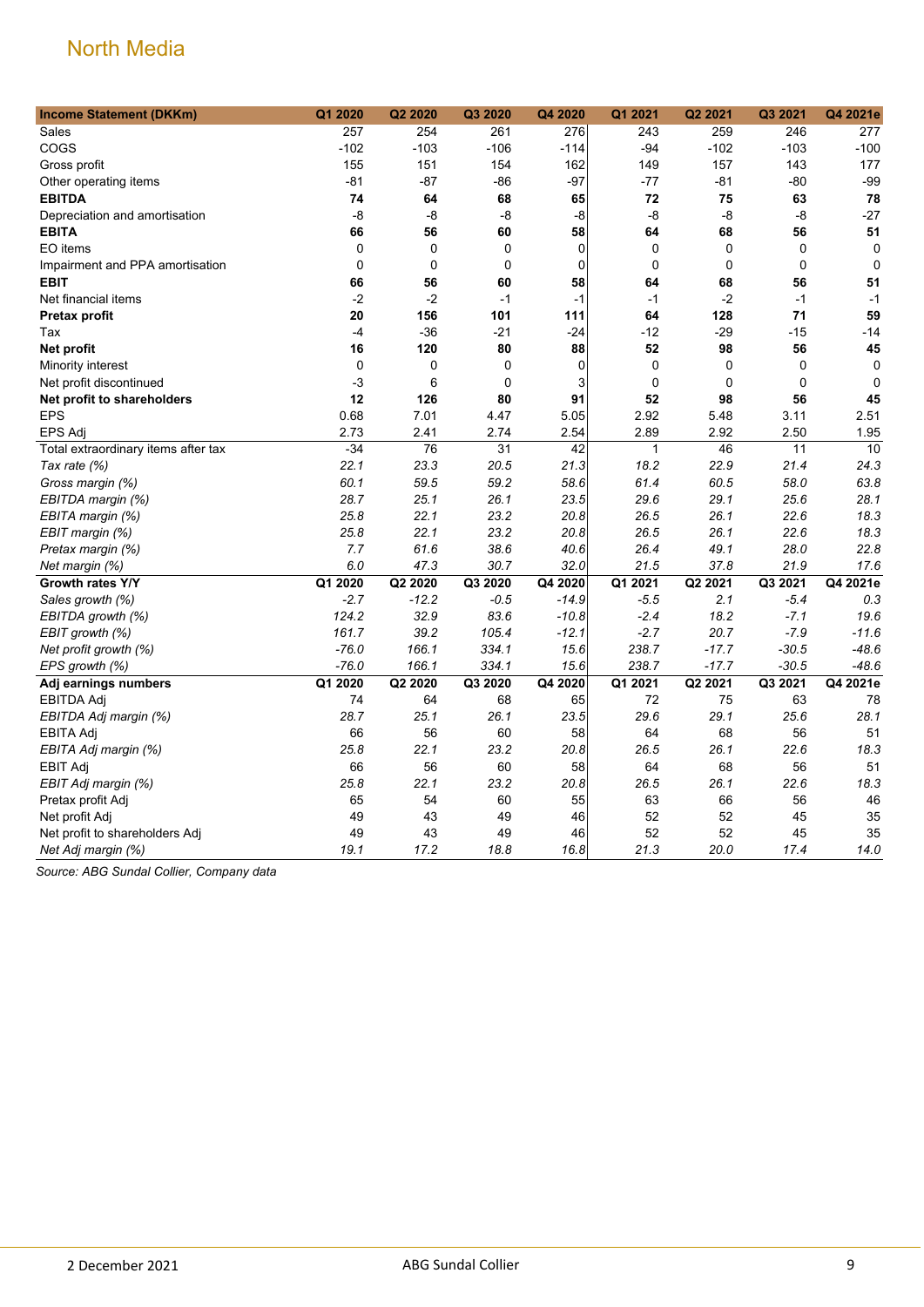| <b>Income Statement (DKKm)</b>      | 2014        | 2015     | 2016        | 2017    | 2018           | 2019   | 2020           | 2021e       | 2022e       | 2023e       |
|-------------------------------------|-------------|----------|-------------|---------|----------------|--------|----------------|-------------|-------------|-------------|
| Sales                               | 1,074       | 804      | 881         | 899     | 1,145          | 1,139  | 1,045          | 1,025       | 1,042       | 1,075       |
| COGS                                | $-540$      | $-516$   | $-463$      | -490    | $-592$         | $-550$ | $-426$         | $-400$      | $-423$      | $-434$      |
| Gross profit                        | 533         | 289      | 418         | 410     | 553            | 589    | 620            | 625         | 619         | 641         |
| Other operating items               | $-430$      | $-233$   | $-407$      | $-381$  | $-415$         | $-399$ | $-349$         | $-337$      | $-351$      | $-361$      |
| <b>EBITDA</b>                       | 103         | 56       | 11          | 28      | 137            | 191    | 270            | 288         | 268         | 279         |
| Depreciation and amortisation       | $-48$       | $-56$    | $-37$       | $-29$   | $-28$          | $-30$  | $-30$          | $-50$       | $-30$       | $-31$       |
| Of which leasing depreciation       | 0           | 0        | 0           | 0       | 0              | 0      | $\overline{0}$ | 0           | 0           | $\mathbf 0$ |
| <b>EBITA</b>                        | 55          | -1       | $-26$       | -0      | 110            | 160    | 240            | 238         | 238         | 248         |
| EO items                            | $\mathbf 0$ | 0        | 0           | 0       | 0              | 0      | 0              | 0           | 0           | 0           |
| Impairment and PPA amortisation     | $\mathbf 0$ | 0        | $\mathbf 0$ | 0       | 0              | 0      | 0              | $\mathbf 0$ | $\mathbf 0$ | $\mathbf 0$ |
| <b>EBIT</b>                         | 55          | $-1$     | $-26$       | -0      | 110            | 160    | 240            | 238         | 238         | 248         |
| Net financial items                 | $-7$        | -8       | $-21$       | $-3$    | $-27$          | $-12$  | $-6$           | $-5$        | $-5$        | $-5$        |
| Pretax profit                       | 47          | 4        | -29         | 29      | 89             | 266    | 388            | 322         | 251         | 290         |
| Tax                                 | $-17$       | 3        | 6           | $-1$    | -17            | $-62$  | -85            | $-71$       | $-55$       | $-64$       |
| Net profit                          | 30          | 8        | $-23$       | 28      | 72             | 204    | 303            | 252         | 196         | 226         |
| Minority interest                   | 0           | 0        | 0           | 0       | 0              | 0      | 0              | 0           | 0           | 0           |
| Net profit discontinued             | $\mathbf 0$ | 0        | 0           | 0       | 0              | 0      | 6              | 0           | 0           | $\Omega$    |
| Net profit to shareholders          | 30          | 8        | $-23$       | 28      | 72             | 204    | 309            | 252         | 196         | 226         |
| <b>EPS</b>                          | 1.64        | 0.41     | $-1.22$     | 1.54    | 3.87           | 11.33  | 17.22          | 14.01       | 10.93       | 12.61       |
| <b>EPS Adj</b>                      | 1.64        | $-0.05$  | $-0.97$     | 0.13    | 3.66           | 6.23   | 10.42          | 10.25       | 10.09       | 10.60       |
| Total extraordinary items after tax | $\mathbf 0$ | 8        | $-5$        | 26      | 4              | 92     | 116            | 68          | 15          | 36          |
| Leasing payments                    | 0           | 0        | 0           | 0       | 0              | 0      | 0              | 0           | 0           | $\Omega$    |
| Tax rate (%)                        | 35.9        | 78.6     | 21.0        | 2.1     | 19.5           | 23.4   | 21.9           | 21.9        | 21.9        | 21.9        |
| Gross margin (%)                    | 49.7        | 35.9     | 47.4        | 45.6    | 48.3           | 51.7   | 59.3           | 61.0        | 59.4        | 59.6        |
| EBITDA margin (%)                   | 9.6         | 6.9      | 1.2         | 3.2     | 12.0           | 16.7   | 25.9           | 28.1        | 25.7        | 26.0        |
| EBITA margin (%)                    | 5.1         | -0.1     | $-3.0$      | $-0.0$  | 9.6            | 14.1   | 23.0           | 23.3        | 22.8        | 23.1        |
| EBIT margin (%)                     | 5.1         | $-0.1$   | $-3.0$      | $-0.0$  | 9.6            | 14.1   | 23.0           | 23.3        | 22.8        | 23.1        |
| Pretax margin (%)                   | 4.5         | 0.5      | $-6.0$      | 3.5     | 7.7            | 23.8   | 37.2           | 31.5        | 24.2        | 27.1        |
| Net margin (%)                      | 2.9         | 1.0      | $-5.3$      | 3.4     | 6.2            | 18.3   | 29.1           | 24.6        | 18.9        | 21.2        |
| Growth rates Y/Y                    | 2014        | 2015     | 2016        | 2017    | 2018           | 2019   | 2020           | 2021e       | 2022e       | 2023e       |
| Sales growth (%)                    | $-0.3$      | $-25.1$  | 9.5         | 2.1     | 27.3           | $-0.5$ | -8.2           | $-1.9$      | 1.6         | 3.2         |
| EBITDA growth (%)                   | 10.5        | $-46.2$  | $-80.4$     | 160.6   | 383.1          | 38.9   | 41.9           | 6.5         | $-7.0$      | 4.4         |
| EBIT growth (%)                     | $-4.2$      | $-101.3$ | $-3,657.1$  |         | 99.6 109,800.0 | 46.1   | 49.8           | $-0.8$      | $-0.3$      | 4.5         |
| Net profit growth (%)               | $-15.4$     | $-75.2$  | $-401.3$    | 225.7   | 151.8          | 184.8  | 48.8           | $-17.0$     | $-22.0$     | 15.4        |
| EPS growth (%)                      | $-15.4$     | $-75.2$  | $-401.3$    | 225.7   | 151.8          | 192.4  | 52.0           | $-18.6$     | $-22.0$     | 15.4        |
| Profitability                       | 2014        | 2015     | 2016        | 2017    | 2018           | 2019   | 2020           | 2021e       | 2022e       | 2023e       |
| ROE (%)                             | 5.8         | 1.4      | $-4.6$      | 5.9     | 13.8           | 33.7   | 39.9           | 25.0        | 15.9        | 15.6        |
| ROE Adj (%)                         | 5.8         | $-0.2$   | $-3.7$      | 0.5     | 13.0           | 18.5   | 24.1           | 18.3        | 14.7        | 13.1        |
| ROCE (%)                            | 10.7        | 1.9      | $-1.2$      | 6.0     | 17.8           | 37.7   | 43.5           | 28.9        | 18.8        | 18.7        |
| ROCE Adj(%)                         | 10.7        | -0.1     | $-0.2$      | 0.3     | 17.0           | 21.2   | 26.4           | 20.9        | 17.4        | 15.7        |
| ROIC (%)                            | $7.0\,$     | $-0.3$   | $-5.5$      | $-0.0$  | 25.0           | 35.8   | 60.2           | 69.7        | 76.6        | 85.0        |
| ROIC Adj (%)                        | 7.0         | $-0.3$   | $-5.5$      | $-0.0$  | 25.0           | 35.8   | 60.2           | 69.7        | 76.6        | 85.0        |
| Adj earnings numbers                | 2014        | 2015     | 2016        | 2017    | 2018           | 2019   | 2020           | 2021e       | 2022e       | 2023e       |
| <b>EBITDA Adj</b>                   | 103         | 56       | 11          | 28      | 137            | 191    | 270            | 288         | 268         | 279         |
| EBITDA Adj margin (%)               | 9.6         | 6.9      | 1.2         | 3.2     | 12.0           | 16.7   | 25.9           | 28.1        | 25.7        | 26.0        |
| EBITDA lease Adj                    | 103         | 56       | 11          | 28      | 137            | 191    | 270            | 288         | 268         | 279         |
| EBITDA lease Adj margin (%)         | 9.6         | 6.9      | 1.2         | 3.2     | 12.0           | 16.7   | 25.9           | 28.1        | 25.7        | 26.0        |
| <b>EBITA Adj</b>                    | 55          | $-1$     | $-26$       | $-0$    | 110            | 160    | 240            | 238         | 238         | 248         |
| EBITA Adj margin (%)                | 5.1         | $-0.1$   | $-3.0$      | $-0.0$  | 9.6            | 14.1   | 23.0           | 23.3        | 22.8        | 23.1        |
| <b>EBIT Adj</b>                     | 55          | $-1$     | $-26$       | -0      | 110            | 160    | 240            | 238         | 238         | 248         |
| EBIT Adj margin (%)                 | 5.1         | $-0.1$   | $-3.0$      | $-0.0$  | 9.6            | 14.1   | 23.0           | 23.3        | 22.8        | 23.1        |
| Pretax profit Adj                   | 47          | -9       | $-22$       | $-6\,$  | 84             | 144    | 234            | 232         | 231         | 242         |
| Net profit Adj                      | 30          | $-1$     | $-18$       | 2       | 68             | 112    | 187            | 184         | 181         | 190         |
| Net profit to shareholders Adj      | 30          | $-1$     | $-18$       | 2       | 68             | 112    | 187            | 184         | 181         | 190         |
| Net Adj margin (%)                  | 2.9         | $-0.1$   | $-4.8$      | $0.5\,$ | 5.8            | 10.3   | 18.0           | 18.1        | 17.5        | 17.8        |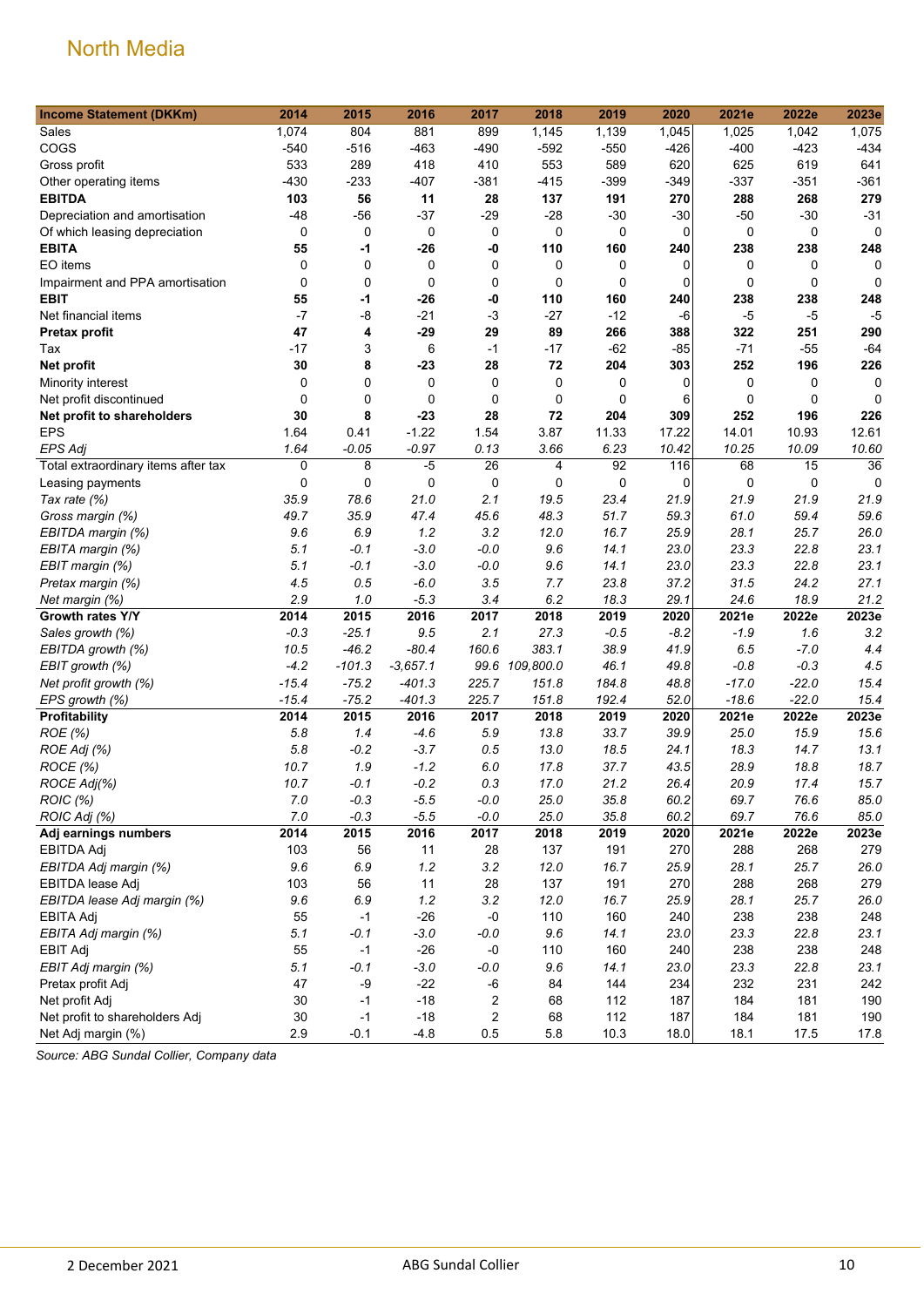| <b>Cash Flow Statement (DKKm)</b>               | 2014              | 2015              | 2016                 | 2017           | 2018        | 2019        | 2020        | 2021e   | 2022e             | 2023e       |
|-------------------------------------------------|-------------------|-------------------|----------------------|----------------|-------------|-------------|-------------|---------|-------------------|-------------|
| <b>EBITDA</b>                                   | 103               | 56                | 11                   | 28             | 137         | 191         | 270         | 288     | 268               | 279         |
| Net financial items                             | $-7$              | $-8$              | $-21$                | $-3$           | $-27$       | $-12$       | $-6$        | -5      | $-5$              | $-5$        |
| Paid tax                                        | $-17$             | 3                 | 6                    | $-1$           | $-17$       | $-62$       | $-85$       | $-71$   | $-55$             | $-64$       |
| Non-cash items                                  | 7                 | $-19$             | 7                    | -14            | 0           | 0           | $\mathbf 0$ | 0       | 0                 | 0           |
| Cash flow before change in WC                   | 87                | 33                | 3                    | 11             | 93          | 117         | 180         | 212     | 207               | 210         |
| Change in WC                                    | $-3$              | $\overline{2}$    | $-18$                | 12             | 12          | 14          | 15          | $-7$    | $-1$              | $-1$        |
| <b>Operating cash flow</b>                      | 84                | 35                | -14                  | 23             | 105         | 130         | 195         | 205     | 207               | 209         |
| CAPEX tangible fixed assets                     | $-26$             | $-10$             | $-7$                 | $-31$          | $-26$       | $-12$       | -14         | -16     | -16               | $-17$       |
| CAPEX intangible fixed assets                   | 0                 | $\mathbf 0$       | $\mathbf 0$          | $\mathbf 0$    | 0           | 0           | 0           | 0       | 0                 | 0           |
| Acquisitions and disposals                      | -24               | $-10$             | 23                   | -11            | -9          | 2           | $-4$        | $-2$    | $-2$              | $-2$        |
| Free cash flow                                  | 34                | 14                | $\overline{2}$       | $-19$          | 70          | 120         | 177         | 187     | 189               | 191         |
| Dividend paid                                   | 4                 | $\overline{2}$    | 0                    | 0              | 28          | 28          | 72          | 5       | 5                 | 5           |
| Share issues and buybacks                       | 0                 | $\mathbf 0$       | $\mathbf 0$          | 0              | 0           | $\mathbf 0$ | 0           | 0       | 0                 | 0           |
| Lease liability amortisation                    | $\mathbf 0$<br>35 | $\mathbf 0$<br>35 | $\mathbf 0$<br>$-16$ | 0<br>50        | $\mathbf 0$ | 0           | 0           | 0<br>99 | $\mathbf 0$<br>22 | 0           |
| Other non cash items                            |                   |                   |                      |                | -49         | $-4$        | -6          |         |                   | 50          |
| <b>Balance Sheet (DKKm)</b>                     | 2014              | 2015              | 2016                 | 2017           | 2018        | 2019        | 2020        | 2021e   | 2022e             | 2023e       |
| Goodwill                                        | 72                | 62                | 39                   | 39             | 39          | 39          | 39          | 39      | 39                | 39          |
| Other intangible assets                         | 68                | 53                | 16                   | 16             | 14          | 14          | 17          | 7       | 6                 | 4           |
| Tangible fixed assets                           | 292               | 275               | 267                  | 259            | 247         | 250         | 237         | 206     | 194               | 181         |
| Right-of-use asset                              | 0<br>93           | 0<br>67           | 0<br>63              | 0<br>89        | 0           | 0<br>86     | 0<br>78     | 0<br>77 | 0<br>76           | 0<br>75     |
| Total other fixed assets<br><b>Fixed assets</b> | 526               | 458               | 385                  | 403            | 95<br>396   | 389         | 371         | 329     | 315               | 299         |
| Inventories                                     | $\mathbf 0$       | 11                | 6                    | 6              | 4           | 5           | 4           | 4       | 4                 | 5           |
| Receivables                                     | 115               | 93                | 103                  | 95             | 99          | 89          | 76          | 81      | 82                | 85          |
| Other current assets                            | 0                 | 0                 | $\mathbf 0$          | 0              | 0           | 0           | 0           | 0       | $\mathbf 0$       | 0           |
| Cash and liquid assets                          | 248               | 289               | 271                  | 281            | 327         | 485         | 739         | 1,030   | 1,245             | 1,490       |
| <b>Total assets</b>                             | 889               | 850               | 766                  | 785            | 825         | 968         | 1,189       | 1,444   | 1,646             | 1,878       |
| Shareholders equity                             | 527               | 521               | 460                  | 497            | 539         | 671         | 879         | 1,135   | 1,336             | 1,567       |
| Minority                                        | 5                 | $\mathbf{1}$      | 0                    | 0              | 0           | 0           | 0           | 0       | 0                 | $\mathbf 0$ |
| <b>Total equity</b>                             | 532               | 522               | 460                  | 498            | 539         | 671         | 879         | 1,135   | 1,336             | 1,567       |
| Long-term debt                                  | 132               | 139               | 132                  | 125            | 127         | 123         | 118         | 118     | 118               | 118         |
| Pension debt                                    | 0                 | 0                 | 0                    | 0              | 0           | 0           | 0           | 0       | 0                 | 0           |
| Convertible debt                                | 0                 | 0                 | 0                    | 0              | 0           | 0           | 0           | 0       | 0                 | 0           |
| Leasing liability                               | $\mathbf 0$       | $\mathbf 0$       | $\mathbf 0$          | 0              | 0           | $\mathbf 0$ | $\mathbf 0$ | 0       | 0                 | 0           |
| Total other long-term liabilities               | 51                | 27                | 18                   | 11             | 5           | 19          | 18          | 18      | 18                | 18          |
| Short-term debt                                 | 6                 | $\overline{7}$    | $\overline{7}$       | $\overline{7}$ | 5           | 11          | 8           | 8       | 8                 | 8           |
| Accounts payable                                | 61                | 56                | 47                   | 54             | 51          | 42          | 43          | 42      | 42                | 44          |
| Other current liabilities                       | 107               | 99                | 102                  | 91             | 100         | 102         | 123         | 123     | 123               | 124         |
| <b>Total liabilities and equity</b>             | 889               | 850               | 766                  | 785            | 825         | 968         | 1,189       | 1,444   | 1,646             | 1,878       |
| Net IB debt                                     | $-110$            | $-143$            | $-132$               | $-149$         | $-196$      | $-351$      | $-613$      | $-903$  | $-1,118$          | $-1,363$    |
| Net IB debt excl. pension debt                  | $-110$            | $-143$            | $-132$               | $-149$         | $-196$      | $-351$      | $-613$      | $-903$  | $-1,118$          | $-1,363$    |
| Net IB debt excl. leasing                       | $-110$            | $-143$            | $-132$               | $-149$         | $-196$      | $-351$      | $-613$      | -903    | $-1,118$          | $-1,363$    |
| Capital invested                                | 473               | 406               | 346                  | 359            | 347         | 339         | 284         | 249     | 235               | 221         |
| Working capital                                 | $-53$             | $-51$             | $-39$                | $-44$          | $-48$       | $-50$       | $-87$       | $-80$   | $-80$             | $-78$       |
| EV breakdown                                    | 2014              | 2015              | 2016                 | 2017           | 2018        | 2019        | 2020        | 2021e   | 2022e             | 2023e       |
| Market cap. diluted (m)                         | 329               | 245               | 229                  | 612            | 598         | 757         | 1,433       | 2,058   | 2,058             | 2,058       |
| Net IB debt Adj                                 | $-110$            | $-143$            | $-132$               | $-149$         | $-196$      | $-351$      | $-613$      | $-903$  | $-1,118$          | $-1,363$    |
| Market value of minority                        | 0                 | 0                 | 0                    | 0              | 0           | 0           | 0           | 0       | 0                 | 0           |
| Reversal of shares and participations           | $-78$             | $-55$             | $-51$                | $-21$          | $-35$       | $-26$       | $-25$       | $-24$   | $-23$             | $-22$       |
| Reversal of conv. debt assumed equity           | 0                 | 0                 | 0                    | 0              | 0           | 0           | 0           | 0       | 0                 | 0           |
| EV                                              | 140               | 47                | 46                   | 441            | 367         | 379         | 795         | 1,130   | 916               | 672         |
| <b>Capital efficiency</b>                       | 2014              | 2015              | 2016                 | 2017           | 2018        | 2019        | 2020        | 2021e   | 2022e             | 2023e       |
| Total assets turnover (%)                       | 118.6             | 92.5              | 109.0                | 116.0          | 142.2       | 127.1       | 96.9        | 77.9    | 67.4              | 61.0        |
| Working capital/sales (%)                       | $-5.0$            | $-6.5$            | $-5.1$               | $-4.6$         | $-4.0$      | $-4.3$      | $-6.5$      | $-8.1$  | $-7.7$            | $-7.3$      |
| <b>Financial risk and debt service</b>          | 2014              | 2015              | 2016                 | 2017           | 2018        | 2019        | 2020        | 2021e   | 2022e             | 2023e       |
| Net debt/equity                                 | $-0.21$           | $-0.27$           | $-0.29$              | $-0.30$        | $-0.36$     | $-0.52$     | $-0.70$     | $-0.80$ | $-0.84$           | $-0.87$     |
| Net debt/market cap                             | $-0.33$           | $-0.52$           | $-0.55$              | $-0.36$        | $-0.30$     | $-0.56$     | $-0.59$     | $-0.44$ | $-0.54$           | $-0.66$     |
| Equity ratio (%)                                | 59.9              | 61.4              | 60.1                 | 63.4           | 65.3        | 69.4        | 73.9        | 78.6    | 81.2              | 83.4        |
| Net IB debt adj./equity                         | $-0.21$           | $-0.27$           | $-0.29$              | $-0.30$        | $-0.36$     | $-0.52$     | $-0.70$     | $-0.80$ | $-0.84$           | $-0.87$     |
| Current ratio                                   | 2.09              | 2.42              | 2.45                 | 2.53           | 2.77        | 3.74        | 4.69        | 6.43    | 7.64              | 8.98        |
| EBITDA/net interest                             | 15.43             | 7.13              | 0.53                 | 8.88           | 5.08        | 16.43       | 49.16       | 56.18   | 51.38             | 51.98       |
| Net IB debt/EBITDA                              | $-1.07$           | $-2.57$           | $-12.14$             | $-5.25$        | $-1.43$     | $-1.84$     | $-2.27$     | $-3.14$ | $-4.18$           | $-4.88$     |
| Net IB debt/EBITDA lease Adj                    | $-1.07$           | $-2.57$           | $-12.14$             | $-5.25$        | $-1.43$     | $-1.84$     | $-2.27$     | $-3.14$ | $-4.18$           | $-4.88$     |
| Interest cover                                  | 2.96              | $-0.02$           | $-1.24$              | 0.58           | 4.05        | 13.19       | 42.91       | 45.69   | 44.81             | 45.40       |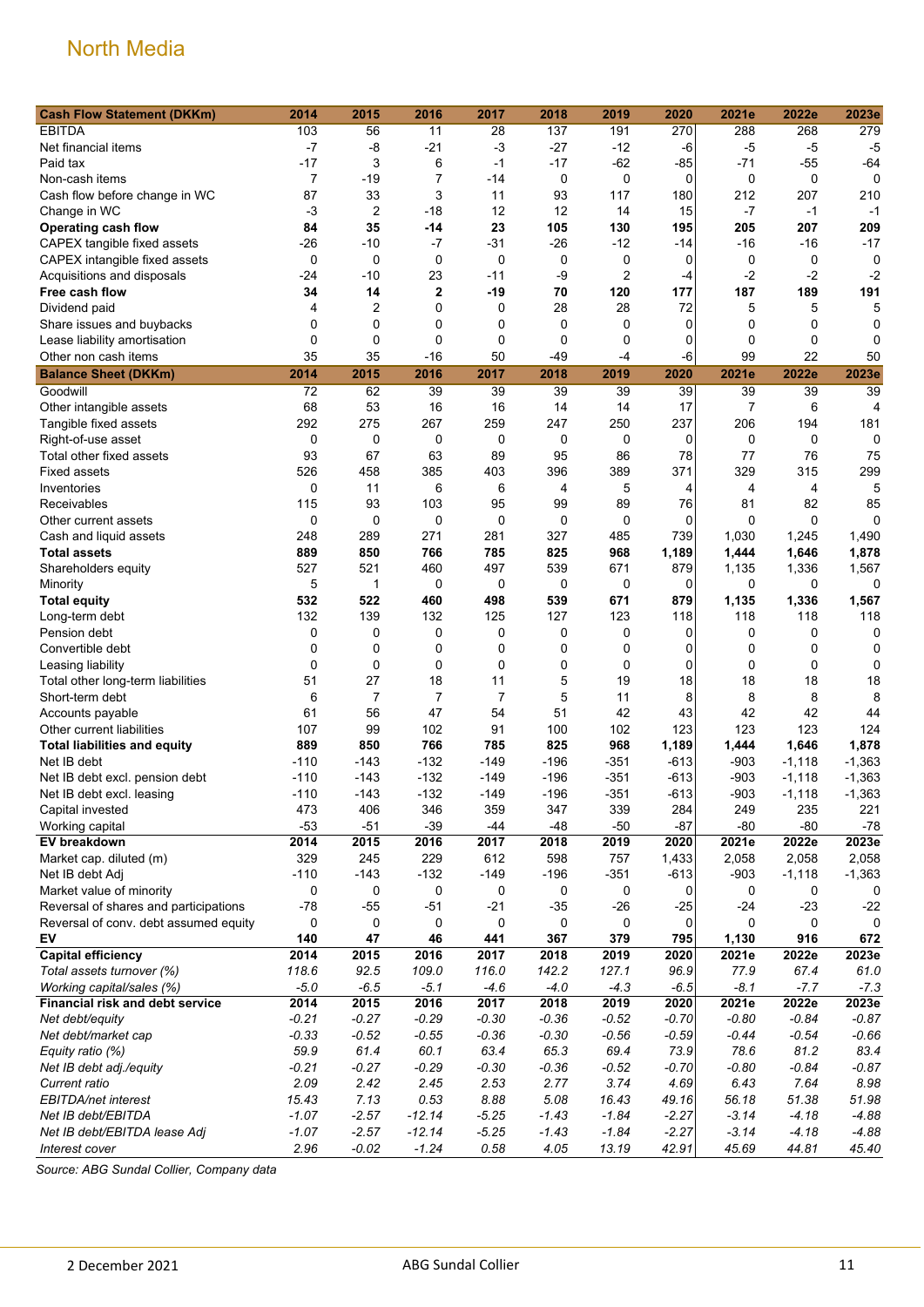| <b>Valuation and Ratios (DKKm)</b>         | 2014   | 2015        | 2016        | 2017        | 2018    | 2019    | 2020    | 2021e       | 2022e       | 2023e    |
|--------------------------------------------|--------|-------------|-------------|-------------|---------|---------|---------|-------------|-------------|----------|
| Shares outstanding adj.                    | 18     | 18          | 18          | 18          | 18      | 18      | 18      | 18          | 18          | 18       |
| Fully diluted shares Adj                   | 18     | 18          | 18          | 18          | 18      | 18      | 18      | 18          | 18          | 18       |
| <b>EPS</b>                                 | 1.64   | 0.41        | $-1.22$     | 1.54        | 3.87    | 11.33   | 17.22   | 14.01       | 10.93       | 12.61    |
| Dividend per share Adj                     | 0.2    | 0.1         | $\mathbf 0$ | $\mathbf 0$ | 1.5     | 2.0     | 5.0     | 5.0         | 5.0         | 5.0      |
| <b>EPS Adj</b>                             | 1.64   | $-0.05$     | $-0.97$     | 0.13        | 3.66    | 6.23    | 10.42   | 10.25       | 10.09       | 10.60    |
| <b>BVPS</b>                                | 28.57  | 28.21       | 24.95       | 26.95       | 29.19   | 37.38   | 48.96   | 63.22       | 74.39       | 87.25    |
| <b>BVPS Adj</b>                            | 21.20  | 24.71       | 22.78       | 23.96       | 26.40   | 34.58   | 46.22   | 60.63       | 71.90       | 84.86    |
| Net IB debt / share                        | $-6.0$ | $-7.7$      | $-7.2$      | $-8.1$      | $-10.6$ | $-19.5$ | $-34.1$ | $-50.3$     | $-62.3$     | $-75.9$  |
| Share price                                | 17.80  | 13.26       | 12.41       | 33.14       | 32.39   | 42.14   | 79.80   | 114.60      | 114.60      | 114.60   |
| Market cap. (m)                            | 329    | 245         | 229         | 612         | 598     | 757     | 1,433   | 2,058       | 2,058       | 2,058    |
| Valuation                                  | 2014   | 2015        | 2016        | 2017        | 2018    | 2019    | 2020    | 2021e       | 2022e       | 2023e    |
| P/E                                        | 10.9   | 32.6        | $-10.1$     | 21.5        | 8.4     | 3.7     | 4.6     | 8.2         | 10.5        | 9.1      |
| EV/sales                                   | 0.13   | 0.06        | 0.05        | 0.49        | 0.32    | 0.33    | 0.76    | 1.10        | 0.88        | 0.63     |
| EV/EBITDA                                  | 1.4    | 0.8         | 4.2         | 15.5        | 2.7     | 2.0     | 2.9     | 3.9         | 3.4         | 2.4      |
| EV/EBITA                                   | 2.5    | $-66.5$     | $-1.7$      | $-4,414.6$  | 3.3     | 2.4     | 3.3     | 4.7         | 3.9         | 2.7      |
| EV/EBIT                                    | 2.5    | $-66.5$     | $-1.7$      | $-4,414.6$  | 3.3     | 2.4     | 3.3     | 4.7         | 3.9         | 2.7      |
| Dividend yield (%)                         | 1.2    | 0.8         | 0           | 0           | 4.8     | 4.7     | 6.3     | 4.4         | 4.4         | 4.4      |
| FCF yield (%)                              | 10.3   | 5.8         | 1.0         | $-3.1$      | 11.7    | 15.8    | 12.3    | 9.1         | 9.2         | 9.3      |
| Lease adj. FCF yield (%)                   | 10.3   | 5.8         | 1.0         | $-3.1$      | 11.7    | 15.8    | 12.3    | 9.1         | 9.2         | 9.3      |
| P/BVPS                                     | 0.62   | 0.47        | 0.50        | 1.23        | 1.11    | 1.13    | 1.63    | 1.81        | 1.54        | 1.31     |
| P/BVPS Adj                                 | 0.84   | 0.54        | 0.54        | 1.38        | 1.23    | 1.22    | 1.73    | 1.89        | 1.59        | 1.35     |
| P/E Adj                                    | 10.9   | $-276.5$    | $-12.8$     | 257.5       | 8.8     | 6.8     | 7.7     | 11.2        | 11.4        | 10.8     |
| EV/EBITDA Adj                              | 1.4    | 0.8         | 4.2         | 15.5        | 2.7     | 2.0     | 2.9     | 3.9         | 3.4         | 2.4      |
| EV/EBITA Adj                               | 2.5    | $-66.5$     | $-1.7$      | $-4,414.6$  | 3.3     | 2.4     | 3.3     | 4.7         | 3.9         | 2.7      |
| EV/EBIT Adj                                | 2.5    | $-66.5$     | $-1.7$      | $-4,414.6$  | 3.3     | 2.4     | 3.3     | 4.7         | 3.9         | 2.7      |
| EV/cap. employed                           | 0.2    | 0.1         | 0.1         | 0.7         | 0.5     | 0.5     | 0.8     | 0.9         | 0.6         | 0.4      |
| <b>Investment ratios</b>                   | 2014   | 2015        | 2016        | 2017        | 2018    | 2019    | 2020    | 2021e       | 2022e       | 2023e    |
| Capex/sales                                | 2.4    | 1.3         | 0.7         | 3.5         | 2.2     | 1.1     | 1.4     | 1.6         | 1.6         | 1.6      |
| Capex/depreciation                         | 53.7   | 18.3        | 17.7        | 109.8       | 93.5    | 40.3    | 47.4    | 32.4        | 54.3        | 54.3     |
| Capex tangibles/tangible fixed assets      | 8.9    | 3.7         | 2.5         | 12.1        | 10.4    | 4.9     | 6.0     | 7.8         | 8.4         | 9.3      |
| Capex intangibles/definite intangibles     | 0      | $\mathbf 0$ | $\mathbf 0$ | $\mathbf 0$ | 0       | 0       | 0       | $\mathbf 0$ | $\mathbf 0$ | $\Omega$ |
| Depreciation on intangibles/definite intar | 25.8   | 1,028.0     | 1,555.6     | 49.7        | 33.9    | 15.2    | 16.8    | 38.0        | 30.0        | 44.8     |
| Depreciation on tangibles/tangibles        | 10.8   | 11.1        | 8.7         | 7.9         | 9.4     | 11.4    | 12.0    | 22.7        | 14.7        | 16.2     |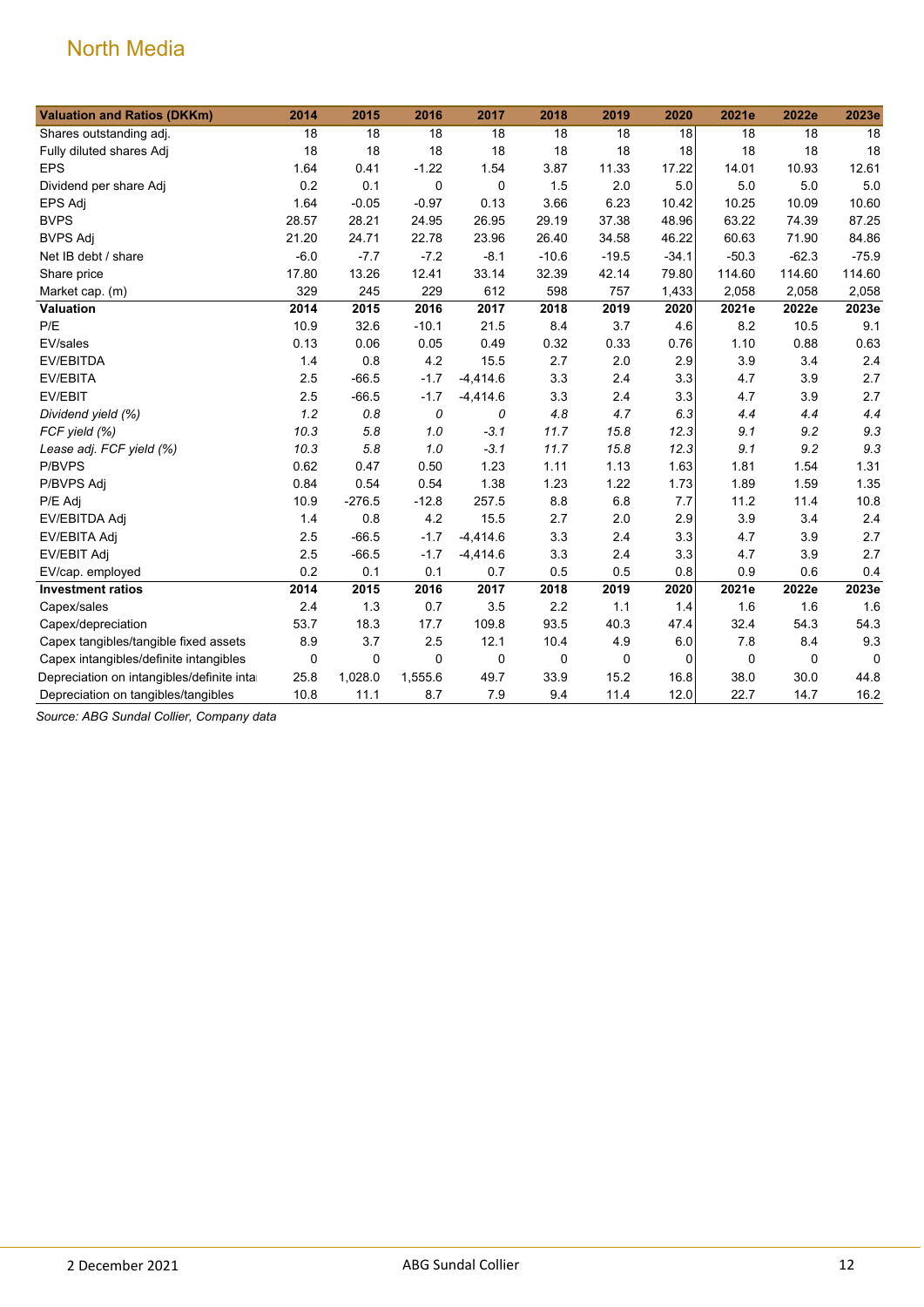#### **Analyst certification**

I/We, Laurits Kjærgaard, the author(s) of this report, certify that not withstanding the existence of any such potential conflicts of interests referred to below, the views expressed in this report accurately reflect my/our personal view about the companies and securities covered in this report.

#### **Analyst valuation methods**

ABG Sundal Collier analysts may publish valuation ranges for stocks covered under Company Sponsored Research. These valuation ranges rely on various valuation methods. One of the most frequently used methods is the valuation of a company by calculation of that company's discounted cash flow (DCF). Another valuation method is the analysis of a company's return on capital employed relative to its cost of capital. Finally, the analysts may analyse various valuation multiples (e.g. the P/E multiples and the EV/EBITDA multiples) relative to global industry peers. In special cases, particularly for property companies and investment companies, the ratio of price to net asset value is considered. Valuation ranges may be changed when earnings and cash flow forecasts are changed. They may also be changed when the underlying value of a company's assets changes (in the cases of investment companies, property companies or insurance companies) or when factors impacting the required rate of return change.

#### **Important Company Specific Disclosure**

The following disclosures relate to the relationship between ABG Sundal Collier and its affiliates and the companies covered by ABG Sundal Collier referred to in this research report.

Unless disclosed in this section, ABG Sundal Collier has no required regulatory disclosures to make in relation to an ownership position for the analyst(s) and members of the analyst's household, ownership by ABG Sundal Collier, ownership in ABG Sundal Collier by the company(ies) to whom the report(s) refer(s) to, market making, managed or co-managed public offerings, compensation for provision of certain services, directorship of the analyst, or a member of the analyst's household, or in relation to any contractual obligations to the issuance of this research report.

ABG Sundal Collier has undertaken a contractual obligation to issue this report and receives predetermined compensation from the company covered in this report.

ABG Sundal Collier is engaged in providing liquidity in North Media 's securities at the time of this report's publication.

ABG Sundal Collier is not aware of any other actual, material conflicts of interest of the analyst or ABG Sundal Collier of which the analyst knows or has reason to know at the time of the publication of this report.

Production of report: 02/12/2021 20:36 CET.

All prices are as of market close on 01 December, 2021 unless otherwise noted.

#### **Disclaimer**

This document has been prepared by ABG Sundal Collier which is the marketing name referring to all or any of ABG Sundal Collier ASA, ABG Sundal Collier AB or ABG Sundal Collier Partners LLP and any of their affiliated or associated companies and their directors, officers, representatives and employees.

This research product is commissioned and paid for by the company covered in this report. As such, this report is deemed to constitute an acceptable minor non-monetary benefit (i.e. not investment research) as defined in MiFID II.

This research product has not been prepared in accordance with legal requirements designed to promote the independence of investment research and is not subject to any prohibition on dealing ahead of the dissemination.

This report is provided solely for the information and use of investors who are able to make their own investment decisions without undue reliance on this report. The information contained herein does not apply to, and should not be relied upon by, investors with no or limited experience and knowledge from investments in financial instruments. This report is for distribution only under such circumstances as may be permitted by applicable law. Research reports prepared by ABG Sundal Collier are for information purposes only. ABG Sundal Collier accepts no liability whatsoever for any losses arising from any use of this report or its contents. This report is not to be used or considered as an offer to sell, or a solicitation of an offer to buy. The information herein has been obtained from, and any opinions herein are based upon, sources believed reliable, but ABG Sundal Collier makes no representation as to its accuracy or completeness and it should not be relied upon as such. All opinions and estimates herein reflect the judgment of ABG Sundal Collier on the date of this report and are subject to change without notice. Past performance is not indicative of future results.

This research report does not, and does not attempt to contain everything material that there is to be said about North Media.

The compensation of our research analysts is determined exclusively by research management and senior management, but not including investment banking management. Compensation is not based on specific investment banking revenues, however, it is determined from the profitability of the ABG Sundal Collier Group, which includes earnings from investment banking operations and other business. Investors should assume that ABG Sundal Collier is seeking or will seek investment banking or other business relationships with the companies in this report. The research analyst(s) responsible for the preparation of this report may interact with trading desk and sales personnel and other departments for the purpose of gathering, synthesizing and interpreting market information. From time to time, ABG Sundal Collier and its affiliates and any shareholders, directors, officers or employees thereof may (I) have a position in, or otherwise be interested in, any securities directly or indirectly connected to the subject of this report, or (II) perform investment banking or other services for, or solicit investment banking or other services from, a company mentioned in this report. ABG Sundal Collier relies on information barriers to control the flow of information contained in one or more areas of ABG Sundal Collier, into other areas, units, groups or affiliates of ABG Sundal Collier.

Norway: ABG Sundal Collier ASA is regulated by the Financial Supervisory Authority of Norway (Finanstilsynet); Sweden: ABG Sundal Collier AB is regulated by the Swedish Financial Supervisory Authority (Finansinspektionen); UK: This report is a communication made, or approved for communication in the UK, by ABG Sundal Collier Partners LLP, authorised and regulated by the Financial Conduct Authority in the conduct of its business. US: This report is being distributed in the United States in accordance with FINRA Rule 1050(f)(3)(B) by ABG Sundal Collier Inc., a FINRA member which accepts responsibility for its content. Research analysts are not registered/qualified as research analysts with FINRA or the NYSE, and are not associated persons of ABG Sundal Collier Inc. and therefore not subject to FINRA Rule 2241, the research analyst conflict rules. Research reports distributed in the U.S are intended solely for "major institutional investors", as defined under Rule 15a-6 of the Securities Exchange Act of 1934. Each U.S major institutional investor that receives a copy of this research report by its acceptance represents that it agrees it will not distribute this research report to any other person. Any U.S. major institutional investor receiving this report who wishes to effect